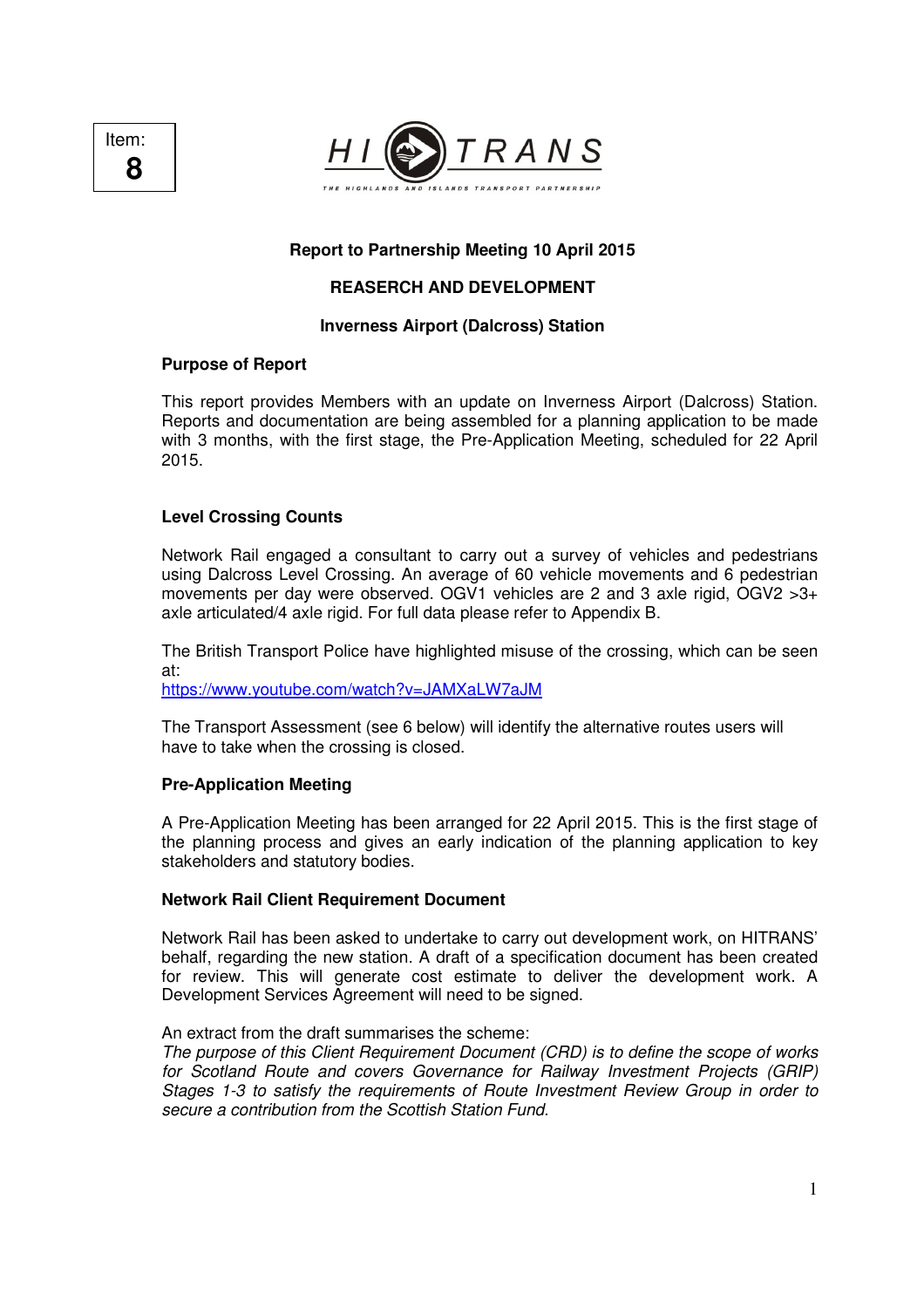Highlands and Islands Transport Partnership (HITRANS) is working closely with Highland Council to promote a new station at Dalcross.

In 2006 and 2008 Scott Wilson carried out reports, on behalf of HITRANS, investigating the feasibility of providing a new station at Dalcross, in the vicinity of Inverness airport. The station would serve Inverness Airport Business Park, the proposed development at Tornagrain and the airport itself.

In 2008, planning permission was granted for a single platform station with a car parking facility. This planning permission has now lapsed and HITRANS will be submitting a new planning application for the station and car parking in 2015. This new application will include a condition that the level crossing at Dalcross is closed.

The Control Period 5 (CP5) High Level Output Specification (HLOS) from the Scottish Government instructed Network Rail to deliver the following outputs by 31st March 2019;

"Aberdeen to Inverness Rail Line Improvements Phase 1, delivering the network capability to enable the operation of enhanced commuting services into both cities, working with station promoters to enable them to deliver Kintore and Dalcross stations, and enhancing the end to end service to support the longer term objective for an hourly interval service between the two cities with an average day journey time, calling at all stations, or around 2 hours."

The station infrastructure will be built on existing Network Rail land. The car parking (and associated road network) will be built on land currently owned by Moray Estates. HITRANS will negotiate the land purchase as part of this project.

Highland Council (funded by HITRANS) will design the car park and road access.

HITRANS has approached Network Rail, with funding, to develop the proposed new station. At this stage it is proposed that HITRANS enter into a Development Services Agreement with Network Rail to progress the development of the design for the new station infrastructure. Development shall be to the extent that engineering Approval in Principle shall be provided by Network Rail.

It is anticipated that once development work is complete, HITRANS will submit a bid to the Scottish Stations fund to secure a contribution for the construction of Dalcross Station.

It is also proposed that HITRANS will construct the car park and road access. It is still to be agreed who will construct the station infrastructure.

## **Transport Assessment**

AECOM have been appointed to carry out a Transport Assessment to support the planning process. For further information see Appendix A below.

### **Abellio ScotRail franchise and Aberdeen to Inverness Rail Improvements Phase 1**

Abellio operates the ScotRail franchise from 01 April 2015 for 10 years, with the option of a break point at Year 5. High Speed Trains will be operating on the Inverness Aberdeen route from December 2018.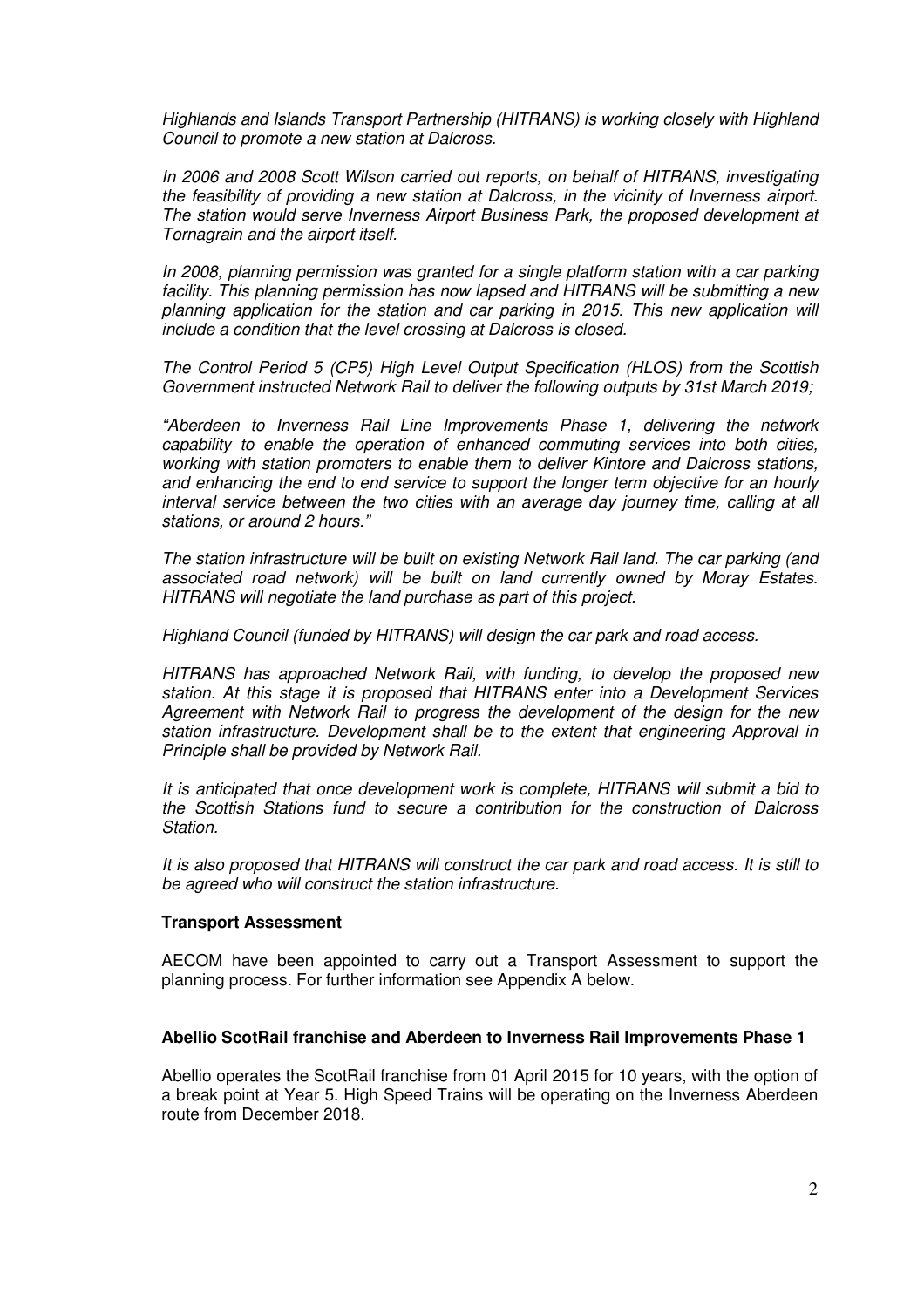The High Level output statement for Control Period 5 2014-2019 does not refer to additional Inverness-Elgin services (see Network Rail Client Requirement Document above), while the Network Rail CP Enhancements Delivery Plan (Appendix D) includes : Make progress during CP5 towards a longer term requirement to:

• provide an hourly service between Aberdeen and Inverness;

• provide a half hourly service (other than after the evening peak) between Inverness and Elgin, including infrastructure to facilitate a new station at Dalcross

However, Transport Scotland's Aberdeen to Inverness Rail Improvements Project GRIP 3 Phase 1 Enhancements Summary September 2014 notes under the Objectives of the Aberdeen to Inverness Rail Improvement Project:

The Scottish Government's Strategic Project Review (STPR) which was initially published in 2008 identified three priority rail projects, including the Aberdeen to Inverness Rail Improvements Project. The project has three distinct output requirements:

- to improve the provision of commuting opportunities between Inverurie and Aberdeen and between Elgin and Inverness through the provision of a half hourly frequency and new stations at Kintore (near Inverurie) and Dalcross (near Inverness)
- to achieve an hourly service pattern between Aberdeen and Inverness
- to reduce overall end to end journey times to around 2 hours

Phase One of the project seeks to deliver enhanced commuter services and the infrastructure to support the provision of two new stations before 2019. Demand for additional commuter services has been an issue at both ends of the line, though demand is strongest between Aberdeen and Inverurie where the road network is least able to cope with existing commuter levels and where housing growth is continuing apace.

It is understood that the ScotRail Franchise Agreement between Abellio and Transport Scotland makes no reference to additional Inverness-Elgin services (nor to additional Inverurie-Aberdeen services at the eastern end) and we believe that the December 2018 timetable bid also omits them. We will be seeking assurances on a Contract Variation which will allow these new services to be introduced.

## **Technical Report**

The technical report from Douglas Binns, reviewing previous technical reports, is being finalised.

## **Business Case**

The Business Case is being finalised by Systra.

## **Funding**

.

It is anticipated that funds will come from HITRANS, HIE, Highland Council and IABP through the land contribution. An application will be made to the Scottish Stations Fund. For further information on this fund see Appendix C below.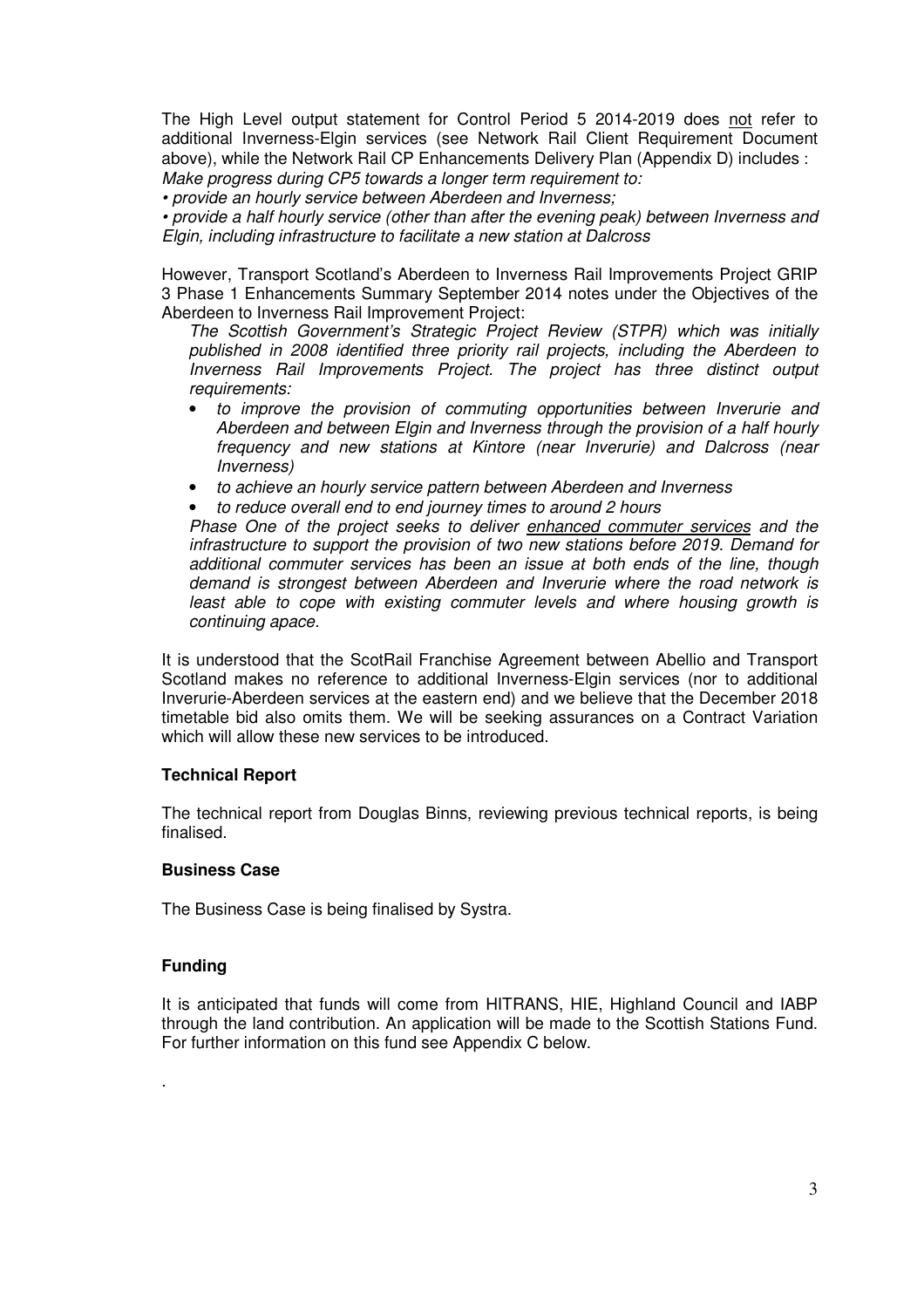## **Recommendation**

1. Members are asked to note the report.

| <b>Risk</b>  | Impact        | <b>Comment</b>                                         |
|--------------|---------------|--------------------------------------------------------|
| RTS delivery | $\mathcal{N}$ | This project fits well with a number of RTS Horizontal |
|              |               | themes.                                                |
| Policy       |               | This project has integration and environmental         |
|              |               | benefits.                                              |
| Financial    |               | This project is fully funded                           |
| Equality     |               | No impact on equalities issues.                        |

| Frank Roach                |
|----------------------------|
| <b>Partnership Manager</b> |
| 31 March 2015              |
|                            |

……………………………………………………………………………………………………………......

## Appendix A

### Transport Assessment- AECOM

### Description of Task

HITRANS are pursuing a new rail station at Dalcross (Inverness Airport) and intend to submit a planning application imminently. The station will comprise of a single platform with associated access road and park and ride facility. With future improvements to the Inverness to Aberdeen rail line, the intention would be that the station eventually develops to become a twin platform station with a higher frequency of service than would initially be implemented. This would help to support the extensive development which has planning consent at Tornagrain and Inverness Airport Business Park respectively.

In order to help facilitate the new station, it is understood that there will be a requirement for the closure of the Dalcross (Petty) Level Crossing on the C1020, and will be included within the planning application1.

AECOM will provide a Transport Assessment to support the planning application.

Consultations will be undertaken with:

- Stagecoach, in relation to diverting a bus service to the park and ride site;
- the housing developers at Tornagrain to discuss a potential shuttle bus service between the railway station and the housing development;
- the operators of the Inverness Airport to discuss a potential shuttle bus service between the railway station and the airport;
- emergency services in relation to the stopping up of the Dalcross (Petty) level crossing;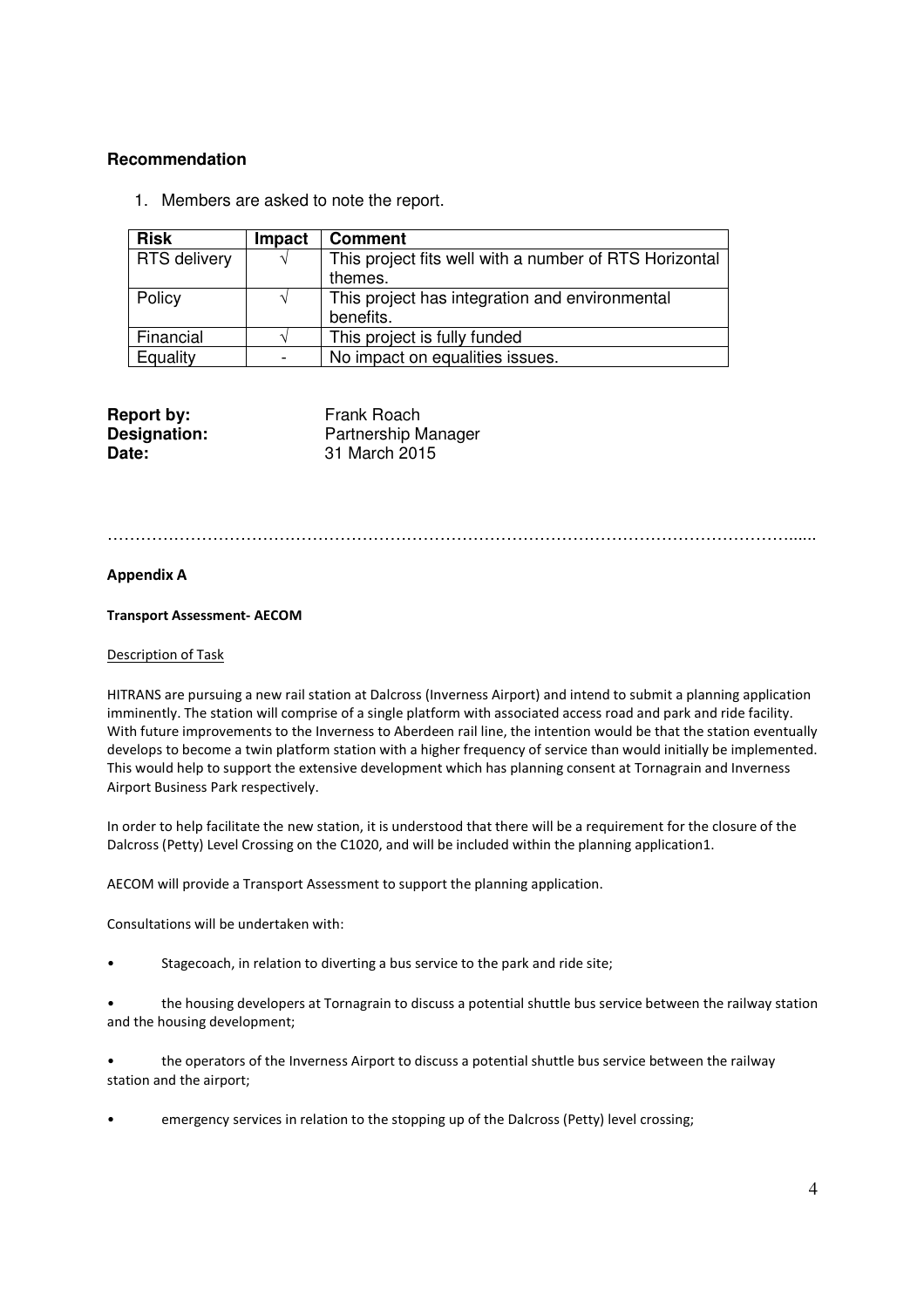• Network Rail in relation to the proposed station and level crossing closure.

Consultations with the local community regarding the closure of the level crossing have previously been undertaken and will be summarised in the report.

### Methodology

AECOM will undertake a site visit to gain an appreciation of the road network in the surrounding area, including junctions. The location of private dwellings, farms and commercial properties that may be affected by the proposals will be noted.

AECOM will obtain traffic flow data for the C1020 in proximity to the level crossing to determine the current usage of the level crossing by vehicular traffic.

AECOM will undertake a scoping exercise with Highland Council's Transport Planning Team.

AECOM will provide a Transport Assessment (in line with Transport Scotland's 'Transport Assessment Guidance' documentation) to support the planning application which will include:

1. A review of local and national policy in relation to the railway station, park and ride facility and closure of the level crossing.

2. A review of committed development in the area in order to gain a comprehensive understanding of the likely future influences on the transport network, this will likely include: the mixed use development at Tornagrain; the dualling of the A96(T) between Inverness and Nairn; the grade separation of the A96(T)/airport access road roundabout; the mixed use development east of Inverness; the Inverness Airport Business Park; the road link between the A96(T) and A9(T); and the Whiteness Business Park.

3. An accessibility review for the railway station considering walking, cycling and bus access.

4. A review of vehicular access to the site (including appropriate swept path analysis, a study of accident statistics and a review of the car park layout).

5. A qualitative review of the benefits of a park and ride located at Dalcross.

6. A review of the impacts of the closure of the level crossing, including:

a) a factual overview of the surrounding road network (including junctions); the roads considered will include:

the C1020 (road that contains the level crossing);

the C1017 (road between the A96(T) and the B9039 that provides access to Inverness Airport and the proposed railway station);

the A96(T) from just south of the B9039 to just north of the C1017;

- the B9039 between the A96(T) and the C1017;
- U1283 (road between the C1020 and the B9039); and
- U1008 (road between A96(T) and the B9039).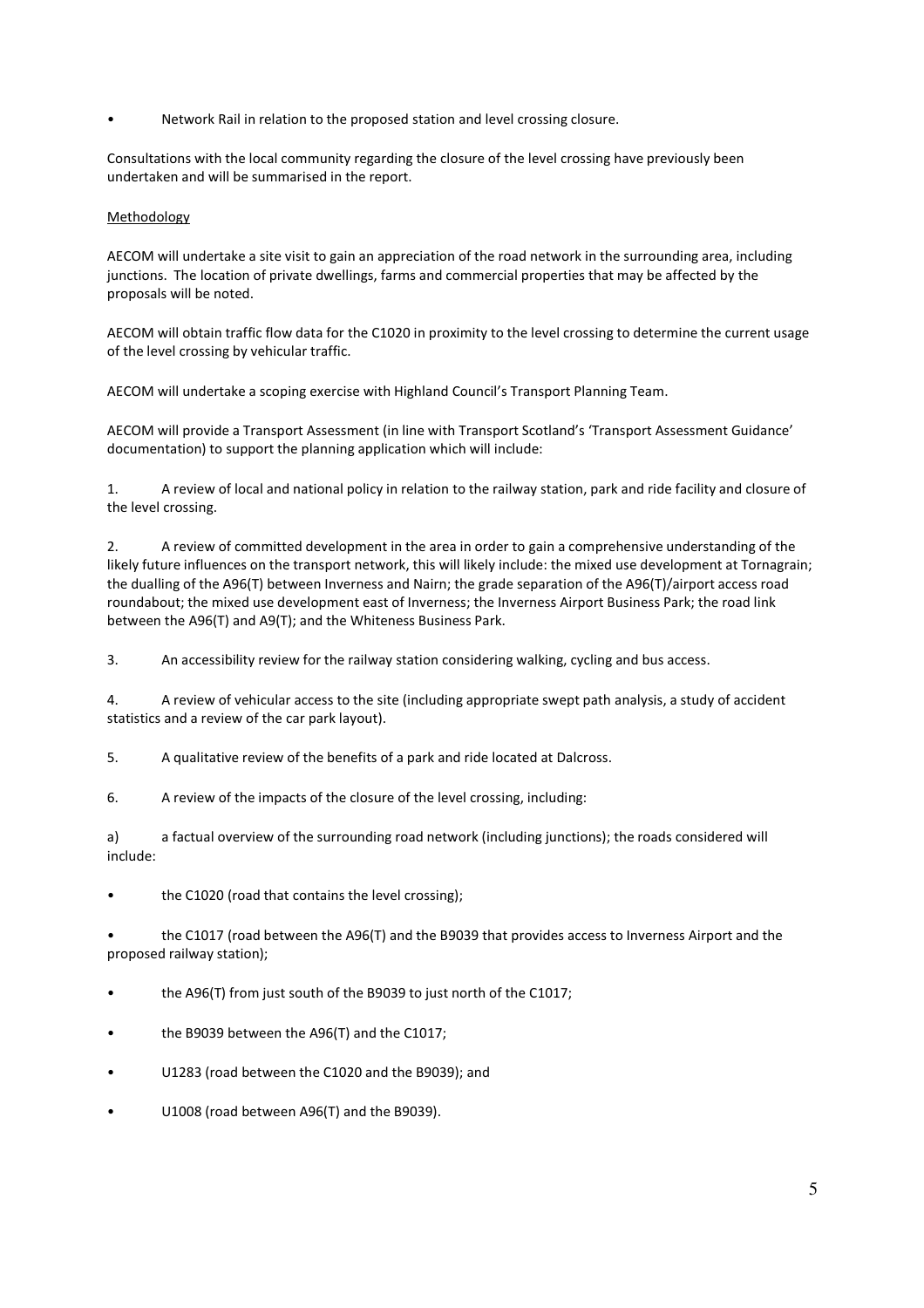b) an assessment of alternative routes including journey time analysis and a qualitative assessment of turning movements at junctions;

c) an assessment of the current usage of the level crossing;

d) a high level analysis of potential mitigation measures that could be implemented to offset the effects of the level crossing closure;

e) a review of the benefits and dis-benefits of closing the level crossing.

Junction assessment will not be undertaken for the A96(T)/ airport access road roundabout as there are plans to upgrade this roundabout as part of the Tornagrain development and plans to provide a grade separated junction as part of the A96(T) investment programme. The proposed development will also offer a sustainable alternative to private car travel, with the intention of reducing traffic along the A96(T) and contributing towards the strategic objectives of both Transport Scotland and The Highland Council.

The park and ride site will be built in a phased approach with Phase 1 allowing for 50 spaces. As further development comes forward in the surrounding area, and patronage figures rise as a result of this and further enhancements to timetable scheduling, the remaining site would be built out.

At this stage, we have not allowed for:

- The operational capacity assessment of any junctions;
- The outline design of any mitigation measures required; or
- Any Road Safety Audits.

#### Notes

1. Previous studies have shown that a train stopping at the proposed Dalcross railway station will add 3 minutes to the timetable of that train. In order to ensure no net change to the journey time, infrastructure improvements will be required elsewhere on the rail network.

Trains currently have to slow down on approach to the level crossing on the C1020 road where the former Dalcross Station was located. The C1020 travels between the A96(T) and the B9039. The level crossing is approximately 1.1km from the proposed station.

It is undesirable from a rail operational point of view to have trains stopping at the proposed Dalcross Station and also having their speed restricted in proximity to the station as a result of the level crossing. Closure of the level crossing will form part of the refreshed planning application.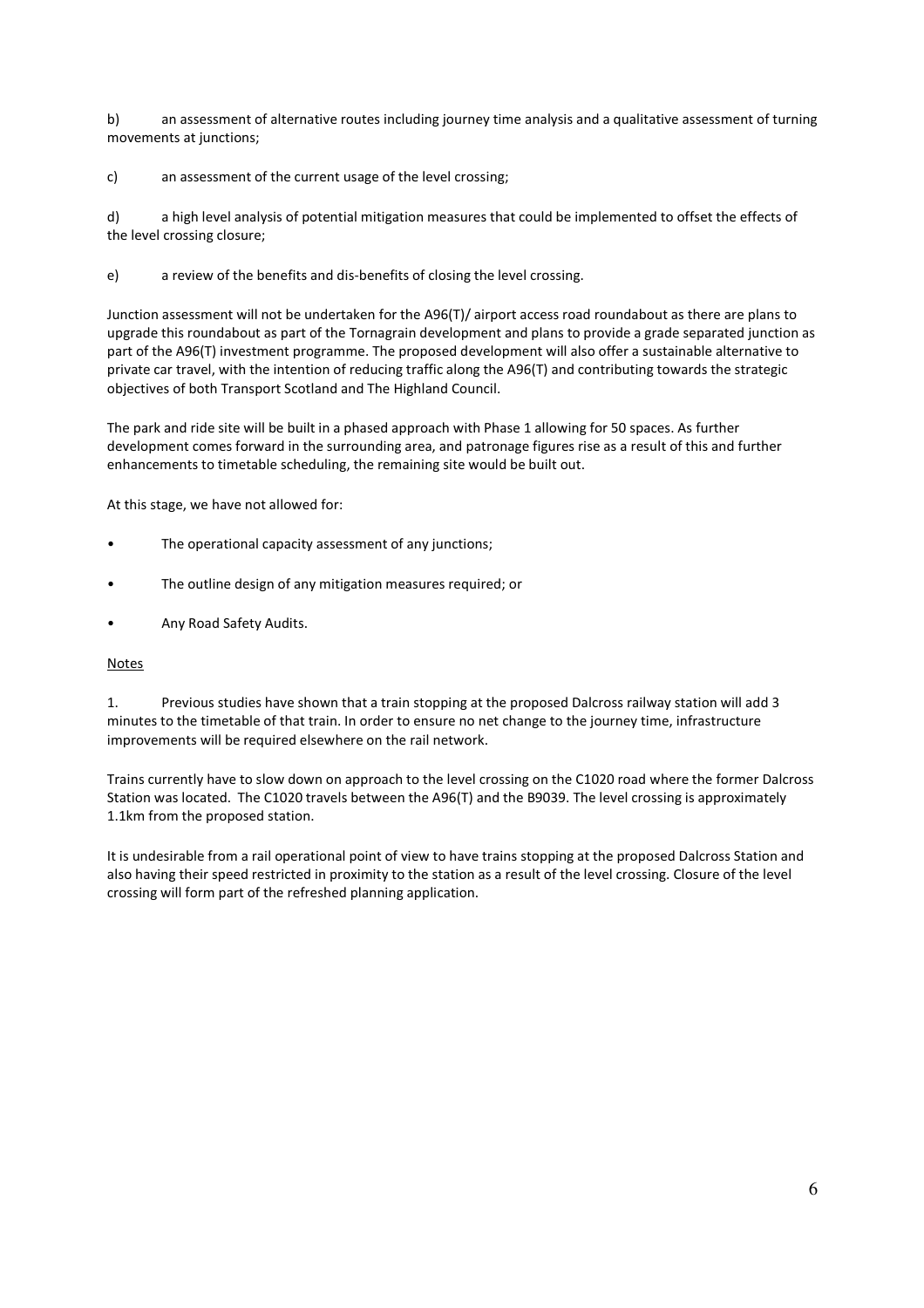|                    |              |              |              |                     |                  |              |                | <b>DALCROSS LEVEL CROSSING</b> |               |              |                |                |                     |                  |              |              |               |
|--------------------|--------------|--------------|--------------|---------------------|------------------|--------------|----------------|--------------------------------|---------------|--------------|----------------|----------------|---------------------|------------------|--------------|--------------|---------------|
|                    |              |              |              | From South to North |                  |              |                |                                |               |              |                |                |                     |                  |              |              |               |
|                    |              |              |              |                     |                  |              |                |                                |               |              |                |                | From North to South |                  |              |              |               |
| <b>AVERAGE DAY</b> |              |              |              |                     |                  |              |                |                                |               |              |                |                |                     | Ψ                |              |              |               |
|                    |              |              |              |                     |                  |              |                |                                |               |              |                |                |                     |                  |              |              |               |
| Time               | Car          | LGV          | <b>BUS</b>   | OGV <sub>1</sub>    | OGV <sub>2</sub> | P/C          | M/C            | Totals                         | Time          | Car          | LGV            | <b>BUS</b>     | OGV <sub>1</sub>    | OGV <sub>2</sub> | P/C          | M/C          | <b>Totals</b> |
| 0000-0015          | 0            | 0            | 0            | 0                   | 0                | 0            | $\mathbf 0$    | $\mathbf{0}$                   | 0000-0015     | $\mathbf 0$  | $\mathbf 0$    | 0              | $\mathbf{0}$        | $\mathbf 0$      | 0            | 0            | $\mathbf{0}$  |
| 0015-0030          | 0            | 0            | 0            | 0                   | $\bf{0}$         | 0            | 0              | $\mathbf{0}$                   | 0015-0030     | $\mathbf 0$  | $\mathbf 0$    | 0              | 0                   | $\bf{0}$         | 0            | 0            | $\mathbf 0$   |
| 0030-0045          | $\bf{0}$     | 0            | 0            | 0                   | 0                | 0            | 0              | $\mathbf{0}$                   | 0030-0045     | $\mathbf{0}$ | 0              | 0              | $\mathbf{0}$        | $\mathbf{0}$     | 0            | $\mathbf{0}$ | $\mathbf{0}$  |
| 0045-0100          | 0            | 0            | 0            | $\bf{0}$            | $\bf{0}$         | $\bf{0}$     | 0              | $\mathbf{0}$                   | 0045-0100     | $\mathbf 0$  | 0              | 0              | $\mathbf{0}$        | $\mathbf{0}$     | $\bf{0}$     | $\bf{0}$     | $\mathbf{0}$  |
| <b>Totals</b>      | $\Omega$     | $\mathbf{0}$ | $\mathbf{0}$ | $\mathbf{0}$        | $\mathbf 0$      | $\mathbf{0}$ | $\mathbf 0$    | $\mathbf{0}$                   | <b>Totals</b> | $\mathbf{0}$ | $\overline{0}$ | 0              | $\mathbf{0}$        | $\mathbf{0}$     | $\mathbf{0}$ | $\mathbf{0}$ | $\mathbf{0}$  |
| 0100-0115          | 0            | 0            | 0            | 0                   | $\bf{0}$         | 0            | 0              | $\mathbf{0}$                   | 0100-0115     | $\mathbf 0$  | 0              | 0              | $\mathbf{0}$        | $\mathbf 0$      | 0            | 0            | $\mathbf{0}$  |
| 0115-0130          | 0            | 0            | 0            | 0                   | $\bf{0}$         | 0            | 0              | $\mathbf 0$                    | 0115-0130     | $\mathbf 0$  | 0              | 0              | $\mathbf{0}$        | $\mathbf 0$      | $\mathbf{0}$ | 0            | $\mathbf{0}$  |
| 0130-0145          | $\bf{0}$     | $\mathbf{0}$ | $\mathbf{0}$ | 0                   | $\mathbf{0}$     | $\bf{0}$     | 0              | $\mathbf{0}$                   | 0130-0145     | $\mathbf{0}$ | 0              | 0              | $\mathbf{0}$        | $\mathbf 0$      | $\mathbf{0}$ | $\mathbf{0}$ | $\mathbf{0}$  |
| 0145-0200          | $\bf{0}$     | 0            | 0            | $\bf{0}$            | 0                | $\bf{0}$     | 0              | $\mathbf 0$                    | 0145-0200     | $\mathbf 0$  | 0              | 0              | $\mathbf{0}$        | $\mathbf{0}$     | $\mathbf{0}$ | 0            | $\mathbf{0}$  |
| Totals             | $\mathbf{0}$ | $\mathbf{0}$ | $\mathbf{0}$ | $\mathbf 0$         | $\mathbf 0$      | $\mathbf{0}$ | $\overline{0}$ | $\mathbf{1}$                   | <b>Totals</b> | $\Omega$     | $\overline{0}$ | 0              | $\mathbf{0}$        | $\mathbf{0}$     | $\mathbf{0}$ | $\mathbf{0}$ | $\mathbf{0}$  |
| 0200-0215          | $\bf{0}$     | 0            | $\mathbf{0}$ | 0                   | 0                | $\bf{0}$     | 0              | $\mathbf{0}$                   | 0200-0215     | $\mathbf 0$  | 0              | 0              | $\mathbf{0}$        | $\mathbf{0}$     | $\mathbf{0}$ | $\bf{0}$     | $\mathbf{0}$  |
| 0215-0230          | $\bf{0}$     | $\mathbf{0}$ | $\mathbf{0}$ | $\mathbf{0}$        | 0                | $\mathbf{0}$ | 0              | $\mathbf{0}$                   | 0215-0230     | $\mathbf{0}$ | 0              | 0              | $\mathbf{0}$        | $\mathbf{0}$     | $\mathbf{0}$ | $\mathbf{0}$ | $\mathbf{0}$  |
| 0230-0245          | $\bf{0}$     | 0            | $\bf{0}$     | 0                   | $\bf{0}$         | $\bf{0}$     | 0              | $\Omega$                       | 0230-0245     | $\mathbf{0}$ | 0              | 0              | $\mathbf{0}$        | $\mathbf 0$      | $\mathbf{0}$ | $\mathbf{0}$ | $\Omega$      |
| 0245-0300          | $\bf{0}$     | $\mathbf{0}$ | $\mathbf{0}$ | 0                   | $\bf{0}$         | $\bf{0}$     | 0              | $\mathbf{0}$                   | 0245-0300     | $\mathbf{0}$ | 0              | 0              | $\mathbf{0}$        | $\mathbf{0}$     | $\mathbf{0}$ | $\mathbf{0}$ | $\mathbf{0}$  |
| Totals             | $\mathbf{0}$ | $\mathbf{0}$ | $\mathbf{0}$ | $\mathbf{0}$        | $\mathbf 0$      | $\mathbf{0}$ | $\overline{0}$ | $\mathbf{0}$                   | <b>Totals</b> | $\mathbf{0}$ | $\overline{0}$ | $\mathbf{0}$   | $\mathbf 0$         | $\mathbf{0}$     | $\mathbf{0}$ | $\mathbf{0}$ | $\mathbf{0}$  |
| 0300-0315          | 0            | 0            | 0            | 0                   | 0                | $\bf{0}$     | 0              | $\mathbf{0}$                   | 0300-0315     | $\mathbf{0}$ | $\mathbf{0}$   | 0              | $\mathbf{0}$        | $\mathbf{0}$     | $\bf{0}$     | $\mathbf{0}$ | $\mathbf{0}$  |
| 0315-0330          | 0            | 0            | 0            | 0                   | 0                | 0            | 0              | $\mathbf{0}$                   | 0315-0330     | $\mathbf{0}$ | 0              | 0              | $\mathbf{0}$        | $\mathbf{0}$     | $\mathbf{0}$ | $\mathbf{0}$ | $\mathbf{0}$  |
| 0330-0345          | $\bf{0}$     | $\mathbf{0}$ | $\mathbf{0}$ | $\mathbf{0}$        | 0                | $\bf{0}$     | 0              | $\Omega$                       | 0330-0345     | $\mathbf{0}$ | 0              | 0              | $\mathbf{0}$        | $\mathbf{0}$     | $\mathbf{0}$ | $\mathbf{0}$ | $\Omega$      |
| 0345-0400          | $\bf{0}$     | $\mathbf{0}$ | $\mathbf{0}$ | $\bf{0}$            | $\mathbf{0}$     | $\bf{0}$     | $\mathbf{0}$   | $\mathbf{0}$                   | 0345-0400     | $\mathbf{0}$ | $\mathbf{0}$   | 0              | $\mathbf{0}$        | $\mathbf{0}$     | $\mathbf{0}$ | $\Omega$     | $\mathbf{0}$  |
| Totals             | $\Omega$     | $\Omega$     | $\mathbf{0}$ | $\mathbf{0}$        | $\mathbf{0}$     | $\Omega$     | $\Omega$       | $\mathbf{0}$                   | <b>Totals</b> | $\Omega$     | $\Omega$       | 0              | $\Omega$            | $\mathbf{0}$     | $\Omega$     | $\Omega$     | $\Omega$      |
| 0400-0415          | $\bf{0}$     | 0            | $\mathbf{0}$ | $\bf{0}$            | 0                | $\mathbf 0$  | 0              | $\mathbf{0}$                   | 0400-0415     | $\mathbf 0$  | $\mathbf{0}$   | O              | $\mathbf{0}$        | $\mathbf{0}$     | $\mathbf{0}$ | $\bf{0}$     | $\Omega$      |
| 0415-0430          | $\bf{0}$     | 0            | 0            | 0                   | $\mathbf{0}$     | $\mathbf{0}$ | 0              | $\mathbf{0}$                   | 0415-0430     | $\mathbf{0}$ | 0              | 0              | $\mathbf{0}$        | $\mathbf{0}$     | $\mathbf{0}$ | $\mathbf{0}$ | $\mathbf{0}$  |
| 0430-0445          | $\mathbf{0}$ | 0            | 0            | 0                   | $\mathbf{0}$     | $\mathbf{0}$ | 0              | $\Omega$                       | 0430-0445     | $\mathbf{0}$ | 0              | 0              | $\mathbf{0}$        | $\mathbf{0}$     | $\mathbf{0}$ | $\mathbf{0}$ | $\mathbf{0}$  |
| 0445-0500          | $\mathbf{0}$ | $\mathbf{0}$ | $\mathbf{0}$ | $\bf{0}$            | $\mathbf{0}$     | $\mathbf{0}$ | 0              | $\overline{0}$                 | 0445-0500     | $\mathbf{0}$ | $\mathbf{0}$   | 0              | $\mathbf{0}$        | $\mathbf{0}$     | $\Omega$     | $\Omega$     | $\Omega$      |
| Totals             | $\Omega$     | $\Omega$     | $\Omega$     | $\Omega$            | $\Omega$         | $\Omega$     | $\Omega$       | $\Omega$                       | <b>Totals</b> | $\Omega$     | $\Omega$       | $\overline{0}$ | $\Omega$            | $\Omega$         | $\Omega$     | $\Omega$     | $\Omega$      |
| 0500-0515          | 0            | $\mathbf{0}$ | 0            | $\bf{0}$            | $\bf{0}$         | $\bf{0}$     | 0              | $\mathbf{0}$                   | 0500-0515     | $\mathbf{0}$ | 0              | 0              | $\mathbf{0}$        | $\mathbf{0}$     | $\mathbf{0}$ | $\mathbf{0}$ | $\mathbf{0}$  |
| 0515-0530          | $\bf{0}$     | $\Omega$     | $\Omega$     | $\mathbf{0}$        | $\mathbf{0}$     | $\mathbf{0}$ | $\mathbf{0}$   | $\overline{0}$                 | 0515-0530     | $\Omega$     | 0              | 0              | $\Omega$            | $\Omega$         | $\Omega$     | $\Omega$     | $\Omega$      |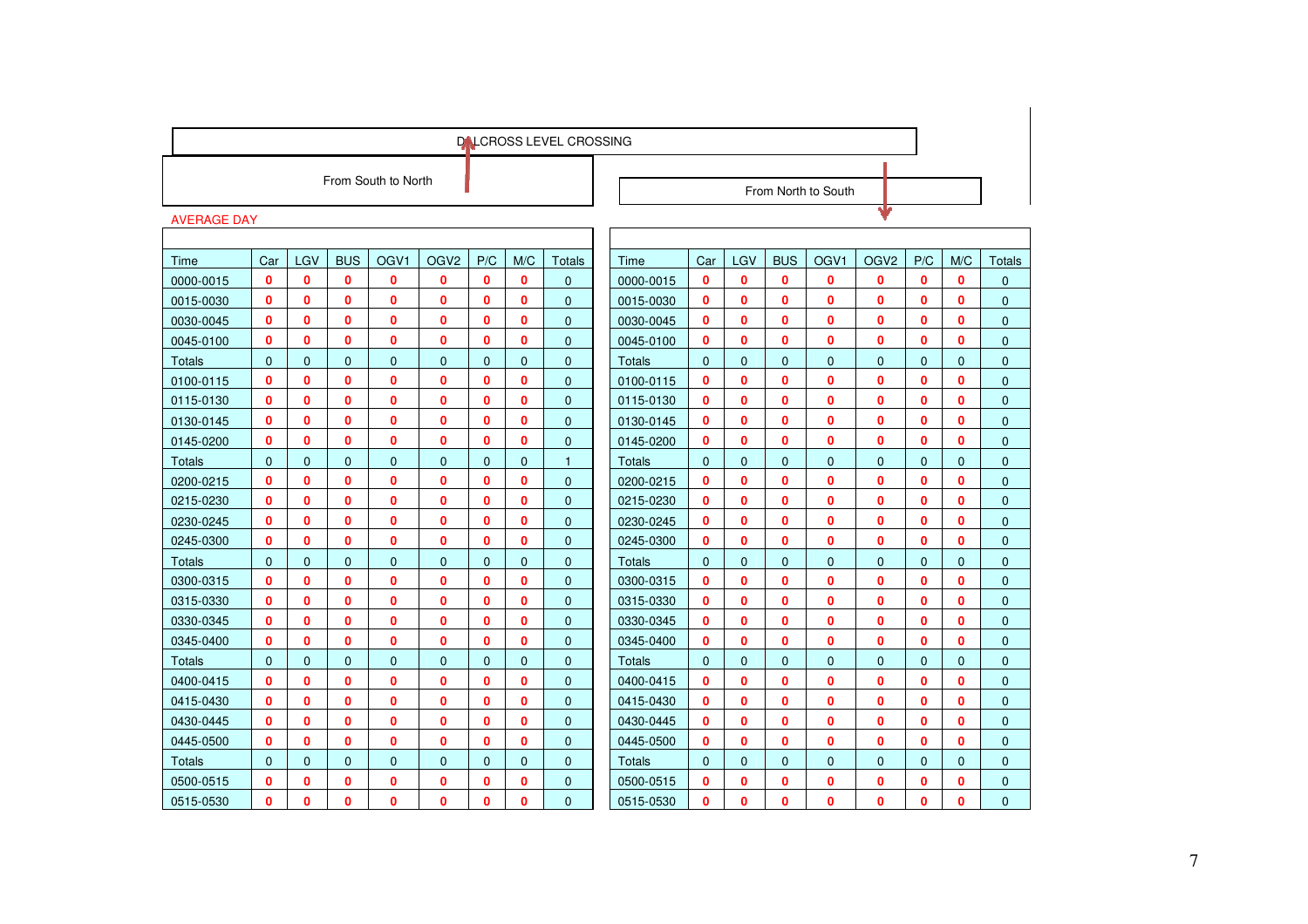| 0530-0545     | 0                    | 0            | 0            | 0            | 0            | 0            | 0            | $\mathbf{0}$   | 0530-0545     | 0              | $\mathbf{0}$ | 0            | 0            | 0            | 0            | 0            | $\mathbf{0}$   |
|---------------|----------------------|--------------|--------------|--------------|--------------|--------------|--------------|----------------|---------------|----------------|--------------|--------------|--------------|--------------|--------------|--------------|----------------|
| 0545-0600     | $\mathbf{0}$         | 0            | $\mathbf{0}$ | 0            | 0            | $\mathbf{0}$ | $\mathbf{0}$ | $\overline{0}$ | 0545-0600     | $\mathbf{0}$   | $\mathbf{0}$ | $\mathbf{0}$ | $\mathbf{0}$ | $\mathbf{0}$ | $\mathbf{0}$ | $\mathbf{0}$ | $\mathbf{0}$   |
| <b>Totals</b> | $\mathbf{0}$         | $\mathbf{0}$ | $\mathbf 0$  | $\mathbf{0}$ | $\mathbf 0$  | $\mathbf{0}$ | $\mathbf{0}$ | $\mathbf{0}$   | <b>Totals</b> | $\mathbf{0}$   | $\mathbf{0}$ | $\mathbf{0}$ | $\mathbf 0$  | $\mathbf{0}$ | $\mathbf{0}$ | $\mathbf{0}$ | $\mathbf{0}$   |
| 0600-0615     | $\mathbf{0}$         | 0            | $\mathbf{0}$ | 0            | $\mathbf{0}$ | $\mathbf{0}$ | $\mathbf{0}$ | $\overline{0}$ | 0600-0615     | $\mathbf{0}$   | $\mathbf{0}$ | $\mathbf{0}$ | $\mathbf{0}$ | $\mathbf{0}$ | 0            | $\mathbf{0}$ | $\mathbf{0}$   |
| 0615-0630     | $\mathbf{0}$         | 0            | 0            | 0            | $\mathbf{0}$ | $\mathbf{0}$ | $\mathbf{0}$ | $\mathbf{0}$   | 0615-0630     | $\mathbf{0}$   | $\mathbf{0}$ | $\mathbf{0}$ | 0            | $\mathbf 0$  | 0            | $\mathbf{0}$ | $\mathbf{0}$   |
| 0630-0645     | $\mathbf{0}$         | 0            | 0            | 0            | 0            | $\mathbf{0}$ | $\mathbf{0}$ | $\mathbf{0}$   | 0630-0645     | $\mathbf{0}$   | $\mathbf{0}$ | 0            | 0            | $\mathbf 0$  | 0            | $\mathbf{0}$ | $\mathbf{0}$   |
| 0645-0700     | $\mathbf{0}$         | 0            | 0            | 0            | 0            | $\bf{0}$     | $\mathbf{0}$ | $\mathbf{0}$   | 0645-0700     | 0              | $\mathbf{0}$ | $\mathbf{0}$ | $\mathbf{0}$ | 0            | 0            | $\mathbf{0}$ | $\mathbf{1}$   |
| <b>Totals</b> | $\mathbf{0}$         | $\mathbf{0}$ | $\mathbf{0}$ | $\mathbf 0$  | $\mathbf 0$  | $\mathbf 0$  | $\mathbf{0}$ | $\mathbf{0}$   | <b>Totals</b> | $\mathbf{1}$   | $\mathbf{0}$ | $\mathbf{0}$ | $\mathbf 0$  | $\mathbf 0$  | $\mathbf{0}$ | $\mathbf{0}$ | 1              |
| 0700-0715     | $\mathbf{0}$         | 0            | 0            | 0            | $\bf{0}$     | $\bf{0}$     | $\mathbf 0$  | $\mathbf{0}$   | 0700-0715     | $\mathbf{0}$   | $\mathbf 0$  | 0            | $\bf{0}$     | 0            | 0            | $\mathbf{0}$ | $\mathbf 0$    |
| 0715-0730     | $\mathbf{0}$         | 0            | 0            | 0            | $\mathbf 0$  | $\mathbf{0}$ | $\mathbf{0}$ | $\mathbf 0$    | 0715-0730     | $\mathbf{0}$   | $\mathbf{0}$ | 0            | 0            | 0            | 0            | $\mathbf{0}$ | $\mathbf{1}$   |
| 0730-0745     | $\mathbf{0}$         | 0            | 0            | 0            | $\mathbf{0}$ | $\mathbf{0}$ | $\mathbf 0$  | $\mathbf 0$    | 0730-0745     | $\mathbf{0}$   | $\mathbf{0}$ | $\mathbf 0$  | $\mathbf{0}$ | $\mathbf{0}$ | 0            | $\mathbf{0}$ | $\pmb{0}$      |
| 0745-0800     | $\mathbf{0}$         | 0            | 0            | 0            | $\mathbf{0}$ | $\mathbf{0}$ | $\mathbf 0$  | $\mathbf 0$    | 0745-0800     | 1.             | $\mathbf{0}$ | $\mathbf 0$  | 0            | $\mathbf{0}$ | 0            | $\mathbf{0}$ | $\mathbf{1}$   |
| <b>Totals</b> | $\Omega$             | $\mathbf{0}$ | $\mathbf{0}$ | $\mathbf{0}$ | $\mathbf{0}$ | $\mathbf{0}$ | $\mathbf{0}$ | $\mathbf{1}$   | <b>Totals</b> | $\mathbf{1}$   | $\mathbf{0}$ | $\mathbf{0}$ | $\mathbf{0}$ | $\mathbf{0}$ | $\mathbf{0}$ | $\Omega$     | $\overline{2}$ |
| 0800-0815     | $\mathbf{0}$         | 0            | 0            | 0            | 0            | $\mathbf{0}$ | $\mathbf{0}$ | $\mathbf 0$    | 0800-0815     | $\mathbf{0}$   | $\mathbf{0}$ | $\mathbf 0$  | $\mathbf{0}$ | $\mathbf 0$  | 0            | $\mathbf{0}$ | $\mathbf{0}$   |
| 0815-0830     | $\bf{0}$             | 0            | 0            | 0            | 0            | $\mathbf{0}$ | $\mathbf 0$  | $\mathbf{1}$   | 0815-0830     | 1.             | 1            | 0            | $\mathbf{0}$ | 0            | 0            | $\mathbf{0}$ | $\overline{2}$ |
| 0830-0845     | 0                    | 0            | 0            | 0            | 0            | $\mathbf{0}$ | $\mathbf 0$  | $\mathbf{1}$   | 0830-0845     | $\mathbf{0}$   | $\mathbf{0}$ | 0            | 0            | 0            | 0            | $\mathbf{0}$ | 1              |
| 0845-0900     | $\mathbf{0}$         | 0            | 0            | 0            | 0            | $\mathbf{0}$ | $\mathbf 0$  | $\mathbf{0}$   | 0845-0900     | 1              | $\mathbf 0$  | 0            | $\mathbf{0}$ | 0            | 0            | $\mathbf{0}$ | $\mathbf{1}$   |
| <b>Totals</b> | $\mathbf{1}$         | $\mathbf 0$  | $\mathbf 0$  | $\mathbf{1}$ | $\mathbf 0$  | $\mathbf 0$  | $\mathbf{0}$ | $\overline{2}$ | <b>Totals</b> | 2              | $\mathbf{1}$ | $\mathbf 0$  | $\mathbf{1}$ | $\mathbf 0$  | $\mathbf{0}$ | $\Omega$     | $\overline{4}$ |
| 0900-0915     | $\mathbf{0}$         | 1            | 0            | 0            | 0            | $\mathbf{0}$ | $\mathbf 0$  | $\mathbf{1}$   | 0900-0915     | $\mathbf{0}$   | $\mathbf 0$  | $\mathbf 0$  | 0            | 0            | 0            | $\mathbf{0}$ | $\mathbf{1}$   |
| 0915-0930     | $\mathbf{0}$         | $\mathbf{0}$ | 0            | 0            | $\mathbf{0}$ | $\mathbf{0}$ | $\mathbf{0}$ | $\mathbf{1}$   | 0915-0930     | $\mathbf{0}$   | $\mathbf{0}$ | $\mathbf{0}$ | $\mathbf{0}$ | $\mathbf{0}$ | 0            | $\mathbf{0}$ | $\mathbf 0$    |
| 0930-0945     | $\mathbf{0}$         | 0            | 0            | 0            | $\mathbf{0}$ | 0            | $\mathbf 0$  | $\mathbf{1}$   | 0930-0945     | 1              | $\mathbf 0$  | 0            | $\mathbf{0}$ | $\mathbf{0}$ | 0            | $\mathbf{0}$ | $\mathbf{1}$   |
| 0945-1000     | $\mathbf{0}$         | $\mathbf{0}$ | $\mathbf{0}$ | $\bf{0}$     | $\mathbf{0}$ | $\mathbf{0}$ | $\mathbf{0}$ | $\mathbf{0}$   | 0945-1000     | 1.             | $\mathbf{0}$ | $\mathbf{0}$ | $\mathbf{0}$ | $\mathbf{0}$ | 0            | $\mathbf{0}$ | $\mathbf{1}$   |
| Totals        | $\mathbf{1}$         | $\mathbf{1}$ | $\mathbf{0}$ | $\mathbf 0$  | $\mathbf 0$  | $\mathbf 0$  | $\mathbf{0}$ | 3              | <b>Totals</b> | $\overline{2}$ | $\mathbf{1}$ | $\mathbf{0}$ | $\mathbf 0$  | $\mathbf 0$  | $\mathbf{0}$ | $\mathbf{0}$ | 3              |
| 1000-1015     | $\mathbf{0}$         | $\mathbf{0}$ | $\mathbf{0}$ | $\bf{0}$     | 0            | $\mathbf{0}$ | $\mathbf{0}$ | $\mathbf{1}$   | 1000-1015     | $\mathbf{0}$   | $\mathbf{0}$ | $\bf{0}$     | $\bf{0}$     | $\mathbf{0}$ | 0            | $\mathbf{0}$ | 1              |
| 1015-1030     | 0                    | 0            | 0            | 0            | 0            | 0            | $\mathbf 0$  | $\mathbf 0$    | 1015-1030     | 0              | $\mathbf 0$  | 0            | 0            | 0            | 0            | $\mathbf{0}$ | 1              |
| 1030-1045     | $\mathbf{1}$         | 0            | 0            | 0            | 0            | $\mathbf{0}$ | $\mathbf{0}$ | $\mathbf{1}$   | 1030-1045     | 1              | $\mathbf{0}$ | $\mathbf{0}$ | $\bf{0}$     | $\mathbf{0}$ | 0            | $\mathbf{0}$ | $\mathbf{1}$   |
| 1045-1100     | 0                    | 0            | 0            | 0            | $\bf{0}$     | 0            | 0            | $\mathbf{1}$   | 1045-1100     | 1              | 0            | 0            | 0            | 0            | 0            | $\mathbf{0}$ | $\mathbf{1}$   |
| <b>Totals</b> | $\mathbf{1}$         | $\mathbf{1}$ | $\mathbf 0$  | $\mathbf 0$  | $\mathbf 0$  | $\mathbf{0}$ | $\mathbf{0}$ | 3              | <b>Totals</b> | $\overline{2}$ | $\mathbf{1}$ | $\mathbf{0}$ | 1            | $\mathbf 0$  | $\mathbf{0}$ | $\mathbf{0}$ | 3              |
| 1100-1115     | $\blacktriangleleft$ | $\mathbf 0$  | 0            | 0            | 0            | $\bf{0}$     | 0            | $\mathbf{1}$   | 1100-1115     | $\mathbf 0$    | $\mathbf 0$  | 0            | 0            | 0            | 0            | $\mathbf 0$  | $\mathbf{1}$   |
| 1115-1130     | $\blacktriangleleft$ | $\mathbf{0}$ | $\mathbf{0}$ | $\mathbf{0}$ | $\mathbf{0}$ | $\mathbf{0}$ | $\mathbf{0}$ | $\mathbf{1}$   | 1115-1130     | 1.             | $\mathbf{0}$ | $\mathbf{0}$ | $\mathbf{0}$ | $\mathbf{0}$ | 0            | $\mathbf{0}$ | $\mathbf{1}$   |
| 1130-1145     | $\mathbf{0}$         | 0            | 0            | 0            | 0            | $\bf{0}$     | 0            | $\mathbf 0$    | 1130-1145     | 1              | $\bf{0}$     | 0            | $\bf{0}$     | 0            | 0            | $\mathbf{0}$ | $\mathbf{1}$   |
| 1145-1200     | $\mathbf{0}$         | 0            | 0            | 0            | 0            | $\mathbf{0}$ | $\mathbf{0}$ | $\mathbf{1}$   | 1145-1200     | $\mathbf{0}$   | $\mathbf{0}$ | $\mathbf 0$  | 0            | $\mathbf 0$  | 0            | $\mathbf{0}$ | $\mathbf{0}$   |
| <b>Totals</b> | $\overline{2}$       | $\mathbf{1}$ | $\mathbf{0}$ | $\mathbf{0}$ | $\mathbf{0}$ | $\mathbf{0}$ | $\mathbf{0}$ | $\overline{2}$ | <b>Totals</b> | 2              | $\mathbf{0}$ | $\mathbf{0}$ | $\mathbf{0}$ | $\mathbf{0}$ | $\Omega$     | $\Omega$     | $\overline{2}$ |
| 1200-1215     | 1                    | $\mathbf{0}$ | 0            | 0            | $\mathbf{0}$ | $\mathbf{0}$ | $\mathbf 0$  | $\mathbf{1}$   | 1200-1215     | $\mathbf{0}$   | $\mathbf 0$  | $\mathbf 0$  | $\mathbf{0}$ | $\mathbf{0}$ | 0            | $\mathbf{0}$ | $\mathbf{1}$   |
| 1215-1230     | 0                    | 0            | 0            | 0            | $\mathbf{0}$ | 0            | $\mathbf{0}$ | $\overline{0}$ | 1215-1230     | $\mathbf{0}$   | $\mathbf{0}$ | 0            | $\mathbf{0}$ | $\mathbf{0}$ | 0            | 0            | $\mathbf{1}$   |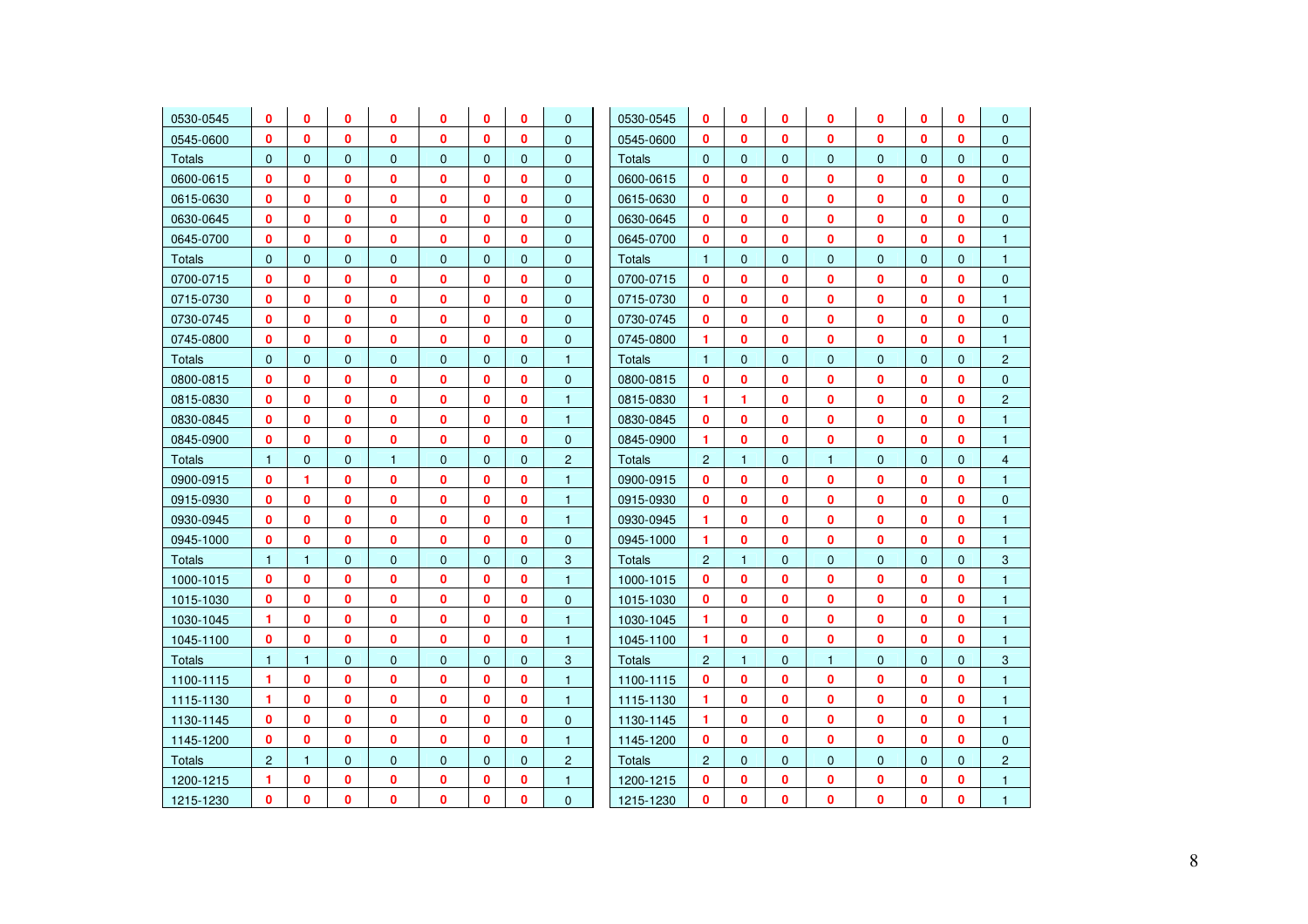| 1230-1245     | 0                    | 0            | 0            | 0            | 0            | 0            | 0            | $\mathbf{0}$   | 1230-1245     | 0              | 0            | 0              | 0            | 0              | 0            | 0            | $\mathbf{0}$   |
|---------------|----------------------|--------------|--------------|--------------|--------------|--------------|--------------|----------------|---------------|----------------|--------------|----------------|--------------|----------------|--------------|--------------|----------------|
| 1245-1300     | $\mathbf{0}$         | $\mathbf{0}$ | $\mathbf{0}$ | $\mathbf{0}$ | $\mathbf{0}$ | $\mathbf{0}$ | 0            | $\mathbf{1}$   | 1245-1300     | $\mathbf{0}$   | $\mathbf{0}$ | $\mathbf{0}$   | $\mathbf{0}$ | $\mathbf{0}$   | $\Omega$     | $\mathbf{0}$ | $\Omega$       |
| Totals        | $\mathbf{1}$         | 1            | $\mathbf 0$  | $\mathbf{0}$ | $\mathbf 0$  | $\mathbf{0}$ | $\mathbf{0}$ | $\overline{2}$ | Totals        | $\mathbf{1}$   | 0            | $\mathbf 0$    | $\mathbf{0}$ | $\mathbf 0$    | $\mathbf 0$  | $\mathbf{0}$ | $\overline{c}$ |
| 1300-1315     | 1                    | $\mathbf{0}$ | $\mathbf{0}$ | 0            | 0            | $\mathbf{0}$ | 0            | $\mathbf{1}$   | 1300-1315     | $\mathbf{0}$   | $\mathbf{0}$ | 0              | $\mathbf{0}$ | $\mathbf{0}$   | $\bf{0}$     | $\mathbf{0}$ | $\mathbf{1}$   |
| 1315-1330     | 0                    | 0            | 0            | 0            | 0            | 0            | 0            | $\overline{0}$ | 1315-1330     | 1              | 0            | 0              | $\mathbf 0$  | $\mathbf 0$    | 0            | 0            | $\overline{1}$ |
| 1330-1345     | $\bf{0}$             | $\bf{0}$     | $\mathbf{0}$ | 0            | $\mathbf{0}$ | $\mathbf{0}$ | $\mathbf{0}$ | $\overline{0}$ | 1330-1345     | $\mathbf{0}$   | $\mathbf{0}$ | $\mathbf{0}$   | $\mathbf{0}$ | $\mathbf{0}$   | $\Omega$     | $\mathbf{0}$ | $\mathbf{1}$   |
| 1345-1400     | 0                    | 0            | 0            | 0            | 0            | 0            | $\mathbf 0$  | $\mathbf 0$    | 1345-1400     | 1              | $\mathbf{0}$ | $\mathbf 0$    | $\bf{0}$     | $\bf{0}$       | $\mathbf 0$  | 0            | $\mathbf{1}$   |
| Totals        | $\mathbf{1}$         | $\mathbf{0}$ | $\mathbf{0}$ | $\mathbf{0}$ | $\mathbf 0$  | $\mathbf{0}$ | $\mathbf{0}$ | $\mathbf{1}$   | Totals        | $\overline{2}$ | $\mathbf{0}$ | $\mathbf{0}$   | $\mathbf{0}$ | $\mathbf{0}$   | $\Omega$     | $\Omega$     | 3              |
| 1400-1415     | 0                    | 0            | 0            | 0            | 0            | 0            | $\mathbf 0$  | $\mathbf{1}$   | 1400-1415     | $\mathbf{0}$   | 0            | 0              | $\bf{0}$     | $\bf{0}$       | $\mathbf 0$  | $\mathbf{0}$ | $\mathbf{0}$   |
| 1415-1430     | $\bf{0}$             | 0            | 0            | 0            | $\mathbf{0}$ | 0            | $\mathbf{0}$ | $\mathbf{0}$   | 1415-1430     | $\mathbf{0}$   | $\mathbf 0$  | 0              | $\mathbf 0$  | $\mathbf 0$    | $\bf{0}$     | 0            | $\mathbf{1}$   |
| 1430-1445     | 0                    | 0            | 0            | 0            | 0            | 0            | $\mathbf 0$  | $\mathbf{0}$   | 1430-1445     | $\mathbf 0$    | $\mathbf 0$  | $\mathbf 0$    | $\bf{0}$     | $\mathbf{0}$   | $\mathbf 0$  | 0            | $\mathbf{0}$   |
| 1445-1500     | $\mathbf 0$          | 0            | 0            | 0            | $\mathbf{0}$ | 0            | $\mathbf 0$  | $\mathbf{0}$   | 1445-1500     | $\mathbf 0$    | $\mathbf{0}$ | $\mathbf 0$    | $\mathbf 0$  | $\mathbf 0$    | $\bf{0}$     | 0            | $\mathbf{1}$   |
| <b>Totals</b> | $\mathbf{1}$         | $\mathbf{0}$ | $\mathbf{0}$ | $\mathbf{0}$ | $\mathbf 0$  | $\mathbf{0}$ | $\mathbf{0}$ | $\overline{2}$ | <b>Totals</b> | $\mathbf{1}$   | $\mathbf{0}$ | $\mathbf{0}$   | $\mathbf{0}$ | $\overline{0}$ | $\mathbf{0}$ | $\mathbf{0}$ | $\overline{c}$ |
| 1500-1515     | $\mathbf{0}$         | 0            | 0            | 0            | $\mathbf{0}$ | 0            | $\mathbf{0}$ | $\overline{0}$ | 1500-1515     | 1              | $\mathbf{0}$ | 0              | $\mathbf{0}$ | $\mathbf{0}$   | $\bf{0}$     | $\mathbf{0}$ | $\mathbf{1}$   |
| 1515-1530     | $\bf{0}$             | 0            | 0            | 0            | 0            | 0            | $\bf{0}$     | $\overline{0}$ | 1515-1530     | 1              | $\mathbf{0}$ | 1              | $\mathbf{0}$ | $\mathbf 0$    | $\bf{0}$     | 0            | $\overline{2}$ |
| 1530-1545     | 0                    | 0            | 0            | 0            | 0            | 0            | $\mathbf 0$  | $\mathbf{0}$   | 1530-1545     | 1              | $\mathbf 0$  | $\mathbf 0$    | $\mathbf 0$  | $\mathbf 0$    | $\bf{0}$     | 0            | $\mathbf{1}$   |
| 1545-1600     | 0                    | 0            | 0            | 0            | 0            | 0            | 0            | $\mathbf{0}$   | 1545-1600     | $\mathbf{0}$   | $\mathbf 0$  | 0              | $\mathbf{0}$ | $\mathbf 0$    | $\bf{0}$     | $\mathbf{0}$ | $\mathbf{0}$   |
| Totals        | $\mathbf{1}$         | $\mathbf{0}$ | $\mathbf 0$  | $\mathbf 0$  | $\mathbf 0$  | $\mathbf 0$  | $\mathbf{0}$ | $\mathbf{1}$   | <b>Totals</b> | 3              | $\mathbf{1}$ | $\overline{1}$ | $\mathbf 0$  | $\mathbf 0$    | $\mathbf{0}$ | $\Omega$     | $\overline{4}$ |
| 1600-1615     | 0                    | 0            | 0            | 0            | 0            | 0            | $\mathbf 0$  | $\mathbf 0$    | 1600-1615     | $\mathbf{0}$   | $\mathbf 0$  | $\mathbf 0$    | 0            | 0              | $\mathbf 0$  | 0            | $\mathbf{1}$   |
| 1615-1630     | 0                    | 0            | 0            | 0            | $\bf{0}$     | 0            | $\mathbf 0$  | $\mathbf{1}$   | 1615-1630     | $\mathbf{0}$   | $\mathbf 0$  | 0              | $\bf{0}$     | $\bf{0}$       | $\mathbf 0$  | 0            | $\mathbf 0$    |
| 1630-1645     | 0                    | 0            | 0            | 0            | 0            | 0            | 0            | $\mathbf{1}$   | 1630-1645     | $\mathbf 0$    | $\mathbf 0$  | 0              | $\mathbf 0$  | $\mathbf 0$    | $\bf{0}$     | 0            | $\mathbf{0}$   |
| 1645-1700     | 1                    | $\bf{0}$     | $\mathbf{0}$ | $\mathbf{0}$ | $\mathbf{0}$ | $\mathbf{0}$ | $\mathbf{0}$ | $\overline{2}$ | 1645-1700     | $\mathbf{0}$   | $\mathbf{0}$ | 0              | $\mathbf{0}$ | $\mathbf{0}$   | $\bf{0}$     | $\mathbf{0}$ | $\Omega$       |
| Totals        | $\overline{2}$       | $\mathbf{1}$ | $\mathbf 0$  | $\mathbf 0$  | $\mathbf 0$  | $\mathbf{0}$ | $\Omega$     | 3              | <b>Totals</b> | $\mathbf{1}$   | $\mathbf{0}$ | $\mathbf{0}$   | $\mathbf{0}$ | $\mathbf 0$    | $\mathbf 0$  | $\Omega$     | $\overline{2}$ |
| 1700-1715     | $\blacktriangleleft$ | $\mathbf{0}$ | 0            | 0            | $\mathbf{0}$ | 0            | $\mathbf{0}$ | $\mathbf{1}$   | 1700-1715     | 1              | $\mathbf{0}$ | 0              | $\mathbf{0}$ | $\mathbf 0$    | $\bf{0}$     | 0            | $\mathbf{1}$   |
| 1715-1730     | $\mathbf{1}$         | 0            | 0            | 0            | 0            | 0            | $\mathbf 0$  | $\mathbf{1}$   | 1715-1730     | $\mathbf{0}$   | $\mathbf 0$  | 0              | $\mathbf 0$  | $\mathbf 0$    | 0            | 0            | $\mathbf{0}$   |
| 1730-1745     | $\bf{0}$             | $\mathbf{0}$ | 0            | 0            | $\mathbf{0}$ | 0            | $\mathbf{0}$ | $\mathbf{0}$   | 1730-1745     | $\mathbf{0}$   | $\mathbf 0$  | 0              | $\mathbf 0$  | $\mathbf 0$    | $\bf{0}$     | 0            | $\Omega$       |
| 1745-1800     | $\mathbf 0$          | 0            | 0            | 0            | $\bf{0}$     | $\mathbf{0}$ | $\mathbf{0}$ | $\mathbf 0$    | 1745-1800     | $\mathbf{0}$   | 0            | $\mathbf 0$    | $\bf{0}$     | $\mathbf{0}$   | $\mathbf{0}$ | $\mathbf{0}$ | $\mathbf 0$    |
| Totals        | $\overline{c}$       | $\mathbf 0$  | $\mathbf 0$  | $\mathbf{0}$ | $\mathbf 0$  | $\mathbf{0}$ | $\mathbf{0}$ | $\overline{a}$ | <b>Totals</b> | $\overline{2}$ | $\mathbf{1}$ | $\mathbf 0$    | $\mathbf{0}$ | $\mathbf{0}$   | $\mathbf{0}$ | $\mathbf{0}$ | $\overline{c}$ |
| 1800-1815     | 0                    | 0            | 0            | 0            | 0            | $\mathbf{0}$ | 0            | $\overline{0}$ | 1800-1815     | 1              | 0            | 0              | $\bf{0}$     | $\mathbf{0}$   | $\mathbf{0}$ | 0            | $\overline{1}$ |
| 1815-1830     | 0                    | 0            | 0            | 0            | $\mathbf{0}$ | 0            | $\mathbf{0}$ | $\overline{0}$ | 1815-1830     | $\mathbf{0}$   | $\mathbf 0$  | 0              | $\mathbf{0}$ | $\mathbf{0}$   | $\bf{0}$     | 0            | $\mathbf{0}$   |
| 1830-1845     | $\mathbf{0}$         | 0            | 0            | 0            | $\mathbf{0}$ | 0            | $\mathbf{0}$ | $\mathbf{0}$   | 1830-1845     | $\mathbf{0}$   | $\mathbf{0}$ | $\mathbf 0$    | $\bf{0}$     | $\mathbf{0}$   | $\mathbf{0}$ | $\mathbf{0}$ | $\mathbf{0}$   |
| 1845-1900     | 0                    | 0            | 0            | 0            | 0            | 0            | $\mathbf 0$  | $\mathbf{0}$   | 1845-1900     | 1              | $\mathbf 0$  | $\mathbf 0$    | $\mathbf{0}$ | $\mathbf 0$    | $\bf{0}$     | 0            | $\mathbf{1}$   |
| <b>Totals</b> | $\mathbf{1}$         | $\Omega$     | $\mathbf{0}$ | $\mathbf{0}$ | $\mathbf{0}$ | $\mathbf{0}$ | $\mathbf{0}$ | $\mathbf{1}$   | Totals        | $\overline{2}$ | $\mathbf{0}$ | $\mathbf{0}$   | $\mathbf{0}$ | $\overline{0}$ | $\Omega$     | $\Omega$     | $\overline{2}$ |
| 1900-1915     | 0                    | 0            | 0            | 0            | 0            | 0            | 0            | $\mathbf{0}$   | 1900-1915     | 0              | 0            | 0              | 0            | 0              | 0            | 0            | $\mathbf{0}$   |
| 1915-1930     | $\mathbf{0}$         | 0            | 0            | 0            | 0            | $\mathbf{0}$ | 0            | $\overline{0}$ | 1915-1930     | $\mathbf{0}$   | 0            | 0              | $\mathbf{0}$ | $\mathbf{0}$   | $\mathbf 0$  | $\mathbf{0}$ | $\mathbf{0}$   |
|               |                      |              |              |              |              |              |              |                |               |                |              |                |              |                |              |              |                |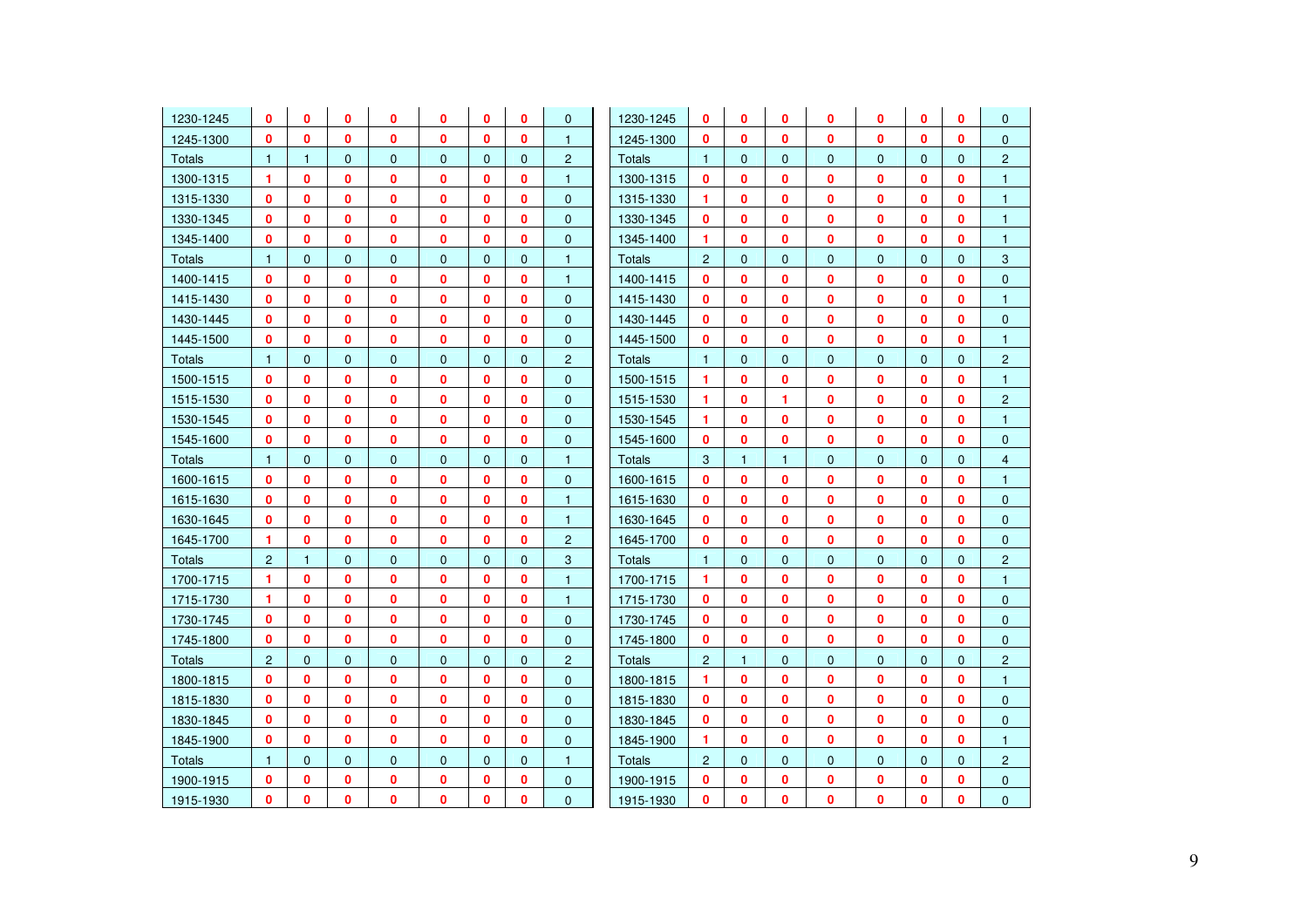| 1930-1945     | $\bf{0}$     | 0        | 0            | 0        | $\bf{0}$     | $\bf{0}$ | $\mathbf{0}$ | $\mathbf{0}$ | 1930-1945     | $\mathbf{0}$ | $\mathbf{0}$ | 0        | $\mathbf{0}$ | 0            | 0            | $\mathbf{0}$ | $\mathbf{0}$ |
|---------------|--------------|----------|--------------|----------|--------------|----------|--------------|--------------|---------------|--------------|--------------|----------|--------------|--------------|--------------|--------------|--------------|
| 1945-2000     | 0            | 0        | 0            | 0        | 0            | 0        | 0            | $\mathbf{0}$ | 1945-2000     | 0            | 0            | 0        | $\Omega$     | $\Omega$     | 0            | 0            | $\mathbf{0}$ |
| Totals        | $\mathbf{0}$ | $\Omega$ | 0            | $\Omega$ | $\mathbf{0}$ | 0        | $\mathbf{0}$ | 1            | <b>Totals</b> | 1            | $\Omega$     | 0        | $\Omega$     | $\mathbf 0$  | 0            | $\mathbf{0}$ |              |
| 2000-2015     | 0            | Ω        | 0            | 0        | 0            | 0        | 0            | $\mathbf{0}$ | 2000-2015     | 0            | 0            | 0        | $\mathbf{0}$ | 0            | 0            | 0            | $\mathbf{0}$ |
| 2015-2030     | $\mathbf{0}$ | 0        | 0            | 0        | 0            | 0        | 0            | $\mathbf{0}$ | 2015-2030     | 0            | 0            | 0        | $\mathbf{0}$ | $\Omega$     | 0            | 0            | $\mathbf{0}$ |
| 2030-2045     | $\mathbf{0}$ | 0        | 0            | 0        | 0            | 0        | 0            | $\mathbf{0}$ | 2030-2045     | 0            | 0            | 0        | $\mathbf{0}$ | 0            | 0            | $\mathbf{0}$ | $\mathbf{0}$ |
| 2045-2100     | 0            | 0        | 0            | 0        | 0            | 0        | $\mathbf{0}$ | $\Omega$     | 2045-2100     | $\mathbf{0}$ | 0            | 0        | $\Omega$     | 0            | 0            | 0            | $\mathbf{0}$ |
| Totals        | $\mathbf{1}$ | $\Omega$ | $\Omega$     | $\Omega$ | $\Omega$     | $\Omega$ | $\mathbf{0}$ | 1            | Totals        | $\mathbf{0}$ | $\Omega$     | $\Omega$ | $\Omega$     | $\Omega$     | $\Omega$     | $\Omega$     | $\mathbf{0}$ |
| 2100-2115     | 0            | 0        | 0            | 0        | 0            | 0        | 0            | $\mathbf{0}$ | 2100-2115     | 0            | $\bf{0}$     | 0        | $\mathbf{0}$ | 0            | 0            | $\mathbf{0}$ | $\mathbf{0}$ |
| 2115-2130     | 0            | Ω        | 0            | 0        | 0            | 0        | 0            | $\Omega$     | 2115-2130     | 0            | 0            | 0        | $\mathbf{0}$ | 0            | 0            | 0            | $\mathbf{0}$ |
| 2130-2145     | 0            | 0        | 0            | 0        | 0            | 0        | 0            | $\mathbf{0}$ | 2130-2145     | 0            | 0            | 0        | $\mathbf{0}$ | 0            | 0            | $\mathbf{0}$ | $\mathbf{0}$ |
| 2145-2200     | $\mathbf{0}$ | 0        | 0            | 0        | 0            | 0        | 0            | $\mathbf{0}$ | 2145-2200     | 0            | 0            | 0        | $\mathbf{0}$ | $\mathbf{0}$ | 0            | 0            | $\mathbf{0}$ |
| Totals        | $\Omega$     | $\Omega$ | $\Omega$     | $\Omega$ | $\Omega$     | $\Omega$ | $\mathbf{0}$ | $\mathbf{0}$ | Totals        | 1            | $\Omega$     | 0        | $\Omega$     | $\Omega$     | $\Omega$     | $\Omega$     | 1            |
| 2200-2215     | 0            | 0        | 0            | 0        | 0            | 0        | 0            | $\mathbf{0}$ | 2200-2215     | 0            | $\mathbf{0}$ | 0        | $\mathbf{0}$ | 0            | 0            | $\mathbf{0}$ | $\mathbf{0}$ |
| 2215-2230     | 0            | 0        | 0            | 0        | 0            | 0        | 0            | $\mathbf{0}$ | 2215-2230     | 0            | $\bf{0}$     | 0        | $\mathbf{0}$ | 0            | 0            | 0            | $\mathbf{0}$ |
| 2230-2245     | 0            | 0        | 0            | 0        | 0            | 0        | 0            | $\mathbf{0}$ | 2230-2245     | 0            | 0            | 0        | $\mathbf{0}$ | 0            | 0            | $\mathbf{0}$ | $\mathbf{0}$ |
| 2245-2300     | 0            | 0        | 0            | 0        | 0            | 0        | 0            | $\Omega$     | 2245-2300     | 0            | 0            | 0        | $\Omega$     | 0            | 0            | 0            | $\mathbf{0}$ |
| <b>Totals</b> | $\Omega$     | $\Omega$ | $\mathbf{0}$ | $\Omega$ | $\Omega$     | $\Omega$ | $\mathbf{0}$ | $\mathbf{0}$ | Totals        | $\mathbf{0}$ | $\Omega$     | 0        | $\Omega$     | $\Omega$     | $\Omega$     | $\Omega$     | $\mathbf{0}$ |
| 2300-2315     | 0            | 0        | 0            | 0        | 0            | 0        | 0            | $\mathbf{0}$ | 2300-2315     | 0            | 0            | 0        | $\mathbf{0}$ | 0            | $\mathbf{0}$ | 0            | $\mathbf{0}$ |
| 2315-2330     | 0            | 0        | 0            | 0        | 0            | 0        | 0            | $\mathbf{0}$ | 2315-2330     | 0            | $\bf{0}$     | 0        | $\mathbf{0}$ | 0            | 0            | $\mathbf{0}$ | $\mathbf{0}$ |
| 2330-2345     | 0            | 0        | 0            | 0        | 0            | 0        | 0            | $\mathbf{0}$ | 2330-2345     | 0            | 0            | 0        | $\mathbf{0}$ | 0            | 0            | $\mathbf{0}$ | $\mathbf{0}$ |
| 2345-2400     | 0            | Ω        | 0            | 0        | 0            | 0        | 0            |              | 2345-2400     | 0            | 0            | 0        | 0            | 0            | 0            | 0            | $\mathbf{0}$ |
| Totals        | $\Omega$     | $\Omega$ | $\Omega$     | $\Omega$ | $\Omega$     | $\Omega$ | $\Omega$     | 1            | <b>Totals</b> | $\Omega$     | $\Omega$     | $\Omega$ | $\Omega$     | $\Omega$     | $\Omega$     | $\Omega$     | $\mathbf{0}$ |

|               | Car | LGV | <b>BUS</b> | OGV <sub>1</sub> | OGV <sub>2</sub> | P/C | M/C | Totals       |        | Car     | <b>LGV</b> | <b>BUS</b> | OGV <sub>1</sub> | OGV <sub>2</sub> | P/C | M/C | Total |
|---------------|-----|-----|------------|------------------|------------------|-----|-----|--------------|--------|---------|------------|------------|------------------|------------------|-----|-----|-------|
| <b>TOTALS</b> | 18  |     |            |                  |                  |     |     | $\sim$<br>41 | TOTALS | ഹ<br>23 |            |            |                  |                  |     |     | 33    |

| Car | LGV | <b>BUS</b> | OGV <sub>1</sub> | OGV2 | P/C | M/C | Totals    |               | Car       | LGV | <b>BUS</b> | OGV <sub>1</sub> | OGV <sub>2</sub> | P/C | M/C | <b>Totals</b> |
|-----|-----|------------|------------------|------|-----|-----|-----------|---------------|-----------|-----|------------|------------------|------------------|-----|-----|---------------|
| 18  |     |            |                  |      |     |     | 65<br>- 1 | <b>TOTALS</b> | פפ<br>-49 |     |            |                  |                  |     |     | n.<br>ູ       |

|                                           | Car | LGV | <b>BUS</b> | OGV1 | OGV <sub>2</sub> | P/C | M/C | <b>Totals</b> |
|-------------------------------------------|-----|-----|------------|------|------------------|-----|-----|---------------|
| <b>GRAND</b><br>Total -<br>Average<br>Day | 41  | 13  |            | 4    | 0                |     | 0   | 60            |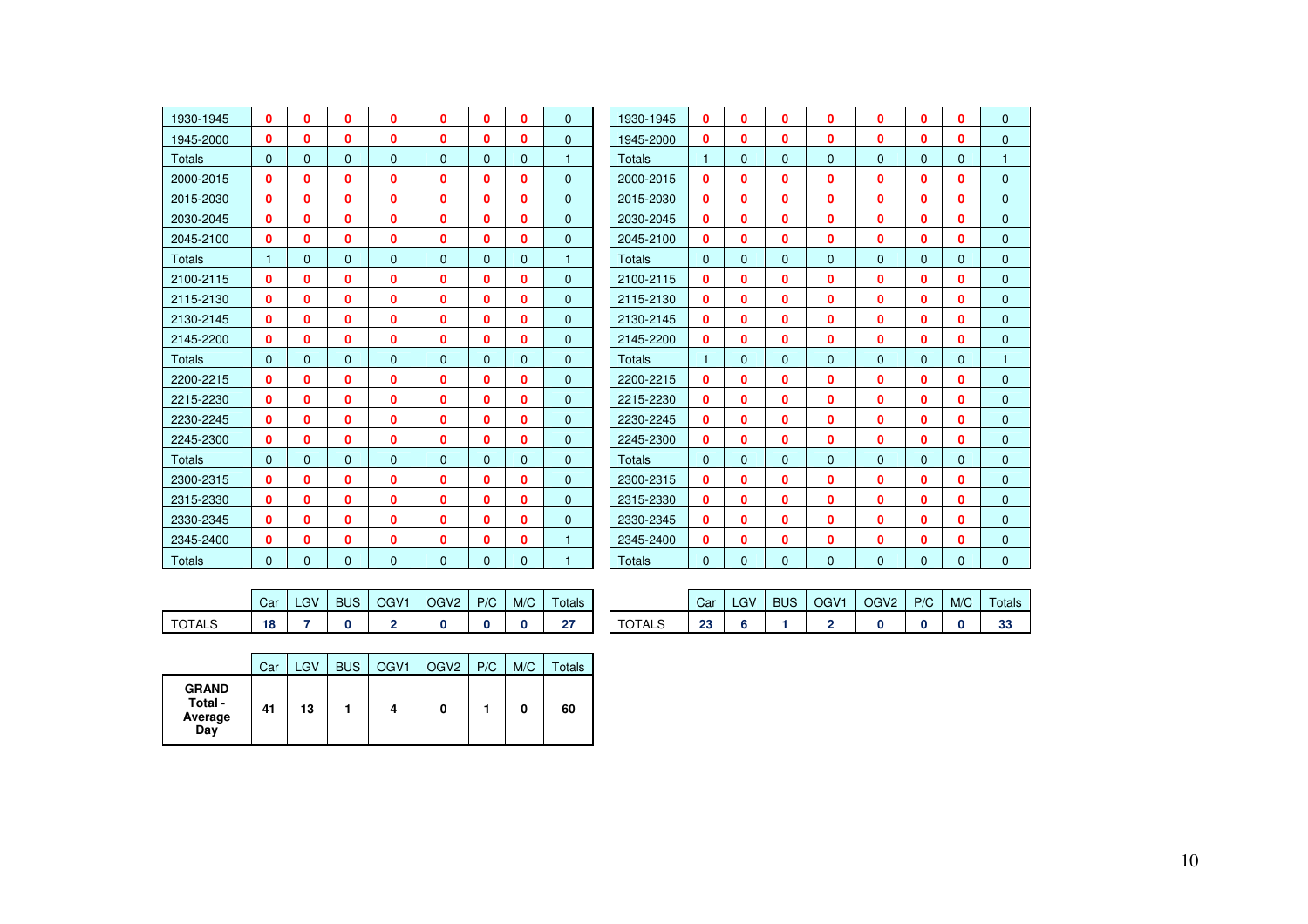|                              |              |                      |                             | DALCROSS LEVEL CROSSING |                         |                      |                             |                       |
|------------------------------|--------------|----------------------|-----------------------------|-------------------------|-------------------------|----------------------|-----------------------------|-----------------------|
| <b>AVERAGE</b><br><b>DAY</b> |              |                      | From South to North         |                         |                         |                      | From North to South         |                       |
| <b>TIME</b>                  | <b>ADULT</b> | Accompanied<br>CHILD | UN-<br>Accompanied<br>CHILD | Diasbled /<br>Elderly   | <b>ADULT</b>            | Accompanied<br>CHILD | UN-<br>Accompanied<br>CHILD | Diasbled<br>/ Elderly |
| 00:00                        | 0            | $\mathbf 0$          | $\mathbf 0$                 | $\mathbf 0$             | $\mathbf{0}$            | $\mathbf 0$          | $\mathbf 0$                 | $\mathbf{0}$          |
| 01:00                        | 0            | 0                    | 0                           | $\mathbf 0$             | 0                       | $\mathbf 0$          | $\bf{0}$                    | $\mathbf 0$           |
| 02:00                        | 0            | 0                    | $\bf{0}$                    | $\bf{0}$                | $\bf{0}$                | $\mathbf 0$          | $\bf{0}$                    | $\mathbf{0}$          |
| 03:00                        | 0            | 0                    | $\pmb{0}$                   | $\mathbf 0$             | 0                       | $\mathbf 0$          | 0                           | $\mathbf 0$           |
| 04:00                        | 0            | 0                    | $\mathbf 0$                 | $\mathbf{0}$            | $\mathbf{0}$            | $\mathbf 0$          | $\mathbf{0}$                | $\mathbf{0}$          |
| 05:00                        | 0            | 0                    | $\mathbf 0$                 | 0                       | 0                       | $\mathbf 0$          | $\bf{0}$                    | 0                     |
| 06:00                        | 0            | 0                    | $\pmb{0}$                   | $\mathbf 0$             | $\mathbf{0}$            | $\pmb{0}$            | $\bf{0}$                    | $\mathbf{0}$          |
| 07:00                        | 0            | 0                    | $\mathbf 0$                 | 0                       | 0                       | $\mathbf 0$          | $\bf{0}$                    | 0                     |
| 08:00                        | 0            | 0                    | $\pmb{0}$                   | $\mathbf 0$             | 0                       | $\mathbf 0$          | $\bf{0}$                    | $\mathbf{0}$          |
| 09:00                        | $\mathbf{0}$ | 0                    | $\mathbf 0$                 | $\mathbf{0}$            | $\mathbf 0$             | $\mathbf 0$          | $\bf{0}$                    | $\mathbf{0}$          |
| 10:00                        | 0            | 0                    | 0                           | 0                       | 0                       | 0                    | $\bf{0}$                    | $\mathbf{0}$          |
| 11:00                        | $\mathbf 0$  | 0                    | 0                           | 0                       | $\mathbf 0$             | 0                    | $\bf{0}$                    | $\mathbf{0}$          |
| 12:00                        | 0            | 0                    | 0                           | $\mathbf 0$             | $\bf{0}$                | 0                    | $\bf{0}$                    | $\mathbf 0$           |
| 13:00                        | 0            | 0                    | 0                           | 0                       | $\mathbf 0$             | 0                    | 0                           | $\mathbf{0}$          |
| 14:00                        | 0            | 0                    | $\mathbf 0$                 | $\mathbf 0$             | 0                       | $\mathbf 0$          | $\mathbf 0$                 | 0                     |
| 15:00                        | 1            | $\mathbf{0}$         | 0                           | $\mathbf{0}$            | 1                       | $\mathbf{0}$         | $\mathbf 0$                 | $\mathbf{0}$          |
| 16:00                        | 0            | 0                    | $\mathbf 0$                 | $\mathbf 0$             | 0                       | $\mathbf 0$          | $\mathbf 0$                 | $\mathbf 0$           |
| 17:00                        | 0            | 0                    | $\pmb{0}$                   | $\mathbf 0$             | 0                       | $\pmb{0}$            | $\bf{0}$                    | 0                     |
| 18:00                        | 0            | 0                    | $\mathbf 0$                 | $\mathbf 0$             | 0                       | $\mathbf 0$          | $\mathbf 0$                 | 0                     |
| 19:00                        | 0            | $\bf{0}$             | $\pmb{0}$                   | $\mathbf 0$             | 0                       | $\pmb{0}$            | 0                           | 0                     |
| 20:00                        | $\pmb{0}$    | $\pmb{0}$            | $\pmb{0}$                   | $\pmb{0}$               | $\pmb{0}$               | $\pmb{0}$            | $\pmb{0}$                   | $\pmb{0}$             |
| 21:00                        | $\pmb{0}$    | $\pmb{0}$            | $\pmb{0}$                   | $\pmb{0}$               | $\pmb{0}$               | $\pmb{0}$            | $\pmb{0}$                   | $\pmb{0}$             |
| 22:00                        | 0            | 0                    | $\pmb{0}$                   | $\pmb{0}$               | $\pmb{0}$               | $\pmb{0}$            | $\pmb{0}$                   | $\pmb{0}$             |
| 23:00                        | $\pmb{0}$    | $\pmb{0}$            | $\pmb{0}$                   | $\pmb{0}$               | $\pmb{0}$               | $\pmb{0}$            | $\pmb{0}$                   | $\mathbf 0$           |
| <b>TOTALS</b>                | 3            | 0                    | $\pmb{0}$                   | $\pmb{0}$               | $\overline{\mathbf{2}}$ | $\pmb{0}$            | $\pmb{0}$                   | $\pmb{0}$             |

|  | 200<br>100 |  |  |  |  |
|--|------------|--|--|--|--|
|--|------------|--|--|--|--|

Grand Total 6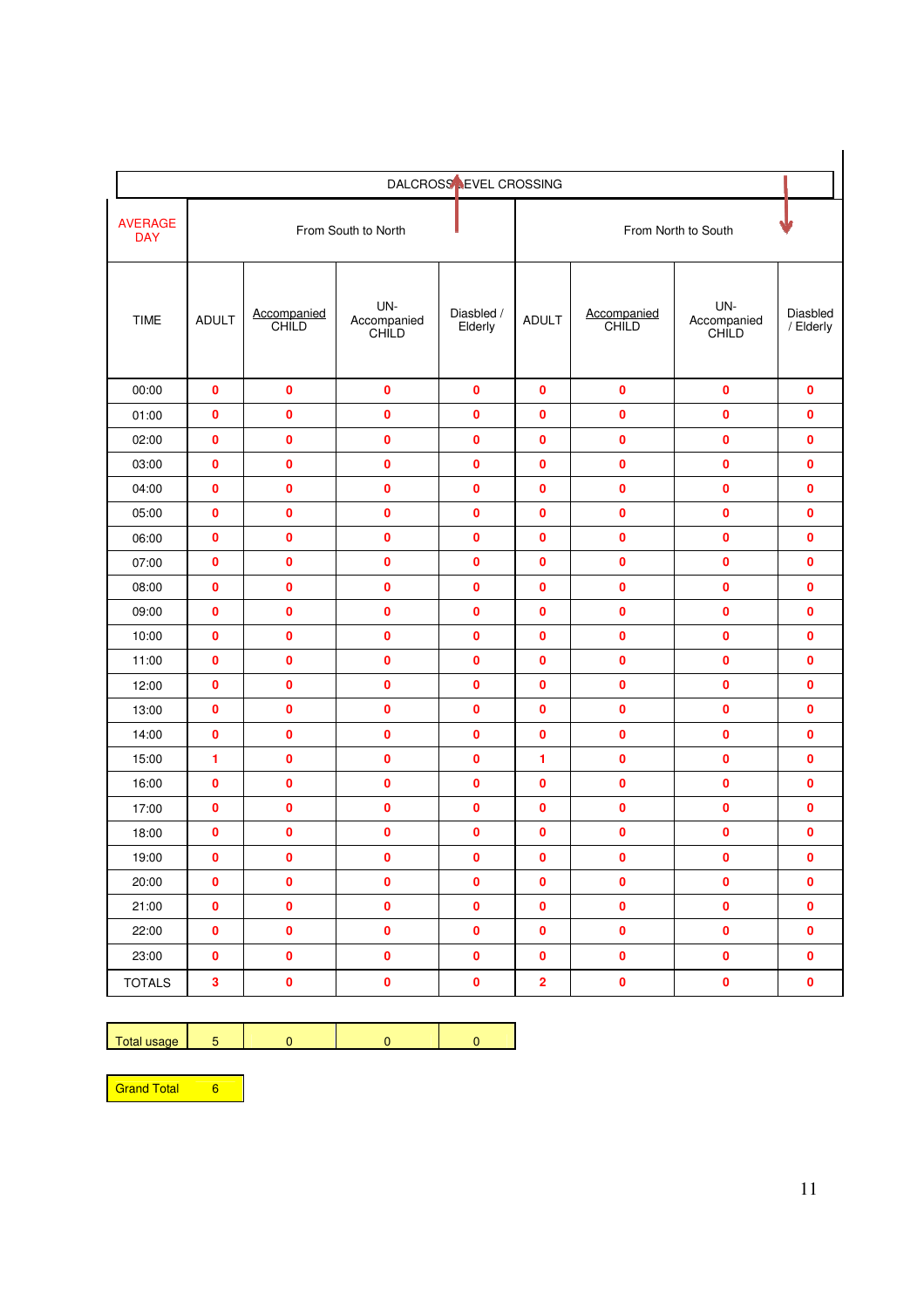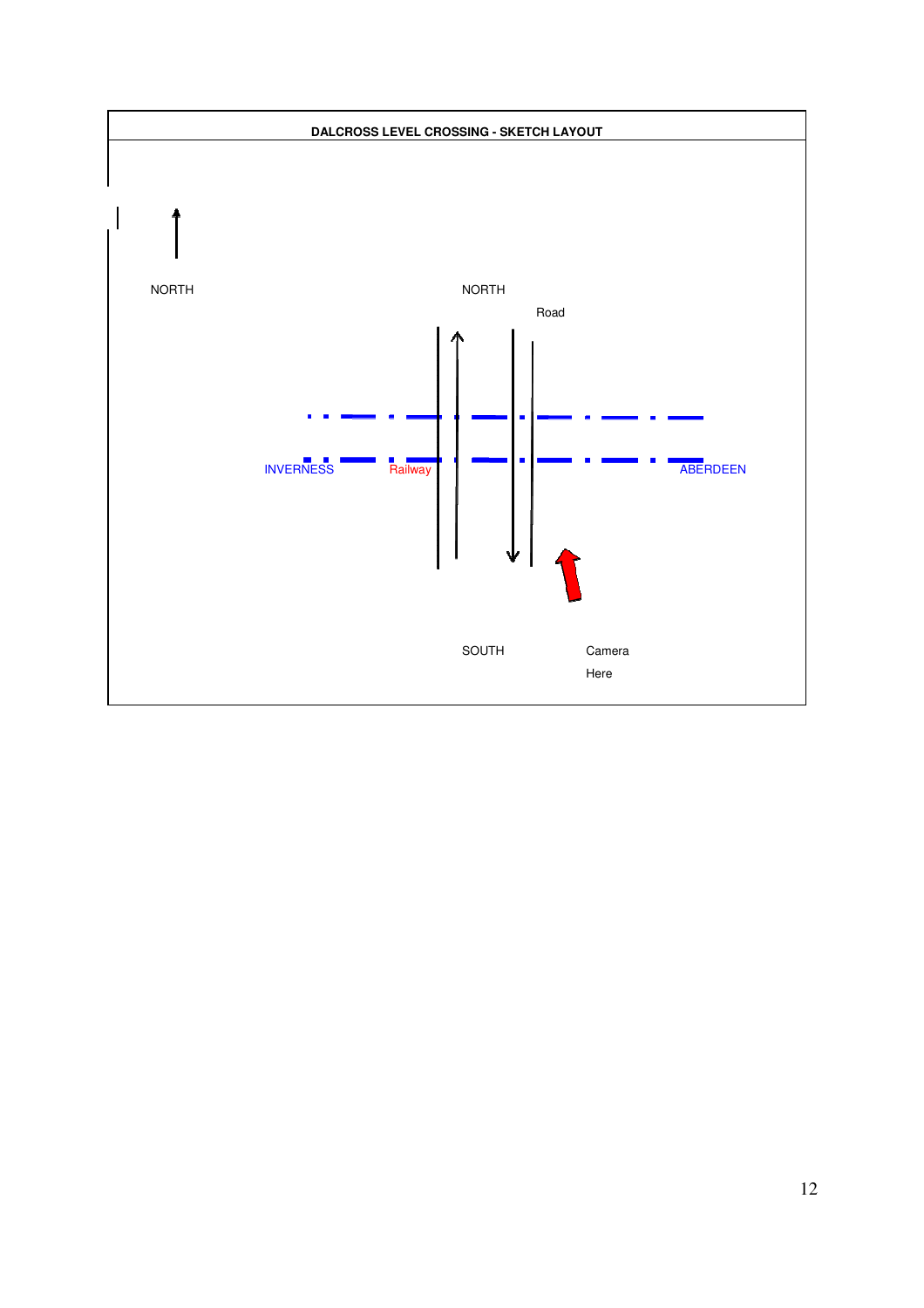……………………………………………………………………………………………………………………………………………………………………………

### Appendix C

#### Scottish Stations Fund

#### Purpose

The purpose of the fund is to improve the public's access to railway services. To support this objective, Scottish Ministers would expect that this will fund, or will support the funding of:

- improvements to station buildings and facilities;
- improvements to passenger facilities at stations supporting long-distance services;

• up to £6 million towards improving the Caledonian Sleeper station facilities as specified as part of the franchise objectives;

- the development of new and improved car and cycle parking facilities;
- new stations; and
- accessibility works.

There is £32.6m available for this purpose.

#### Fund management

The fund is administered by the Head of Strategy and Planning (Scotland) and the Route Commercial Manager (Scotland). Authorisation of draw down and spend is as set out in Network Rail's internal regulations but schemes are also required to have been supported by the Scotland Route Strategy Planning Group or as promoted by Scottish Ministers, and endorsed by Scotland Route Investment Review Group involving all relevant train operators and Transport Scotland.

#### Decisions on funding

The net cost of major works (i.e. the amount that will be drawn down from the Scottish Station Fund) must not exceed the following without prior approval from Transport Scotland:

- £100,000 if the benefit-cost ratio is less than 2 or not yet determined; and
- £1 million if the benefit-cost ratio can be demonstrated to be 2 or greater.

A benefit-cost ratio must therefore be determined at the earliest opportunity.

An outline (qualitative) appraisal of the likely value to be delivered by the scheme should be carried out as early as possible in the development of the scheme. A more detailed (usually quantitative) appraisal should be completed prior to the commitment of detailed design. The appraisal must be clear, evidence based and in line with the fund principles, including the Scottish Ministers' priorities, and consider the financial impact on each affected industry partner. The appraisal is in accordance with the principles of the Scottish Transport Appraisal Guidance (STAG).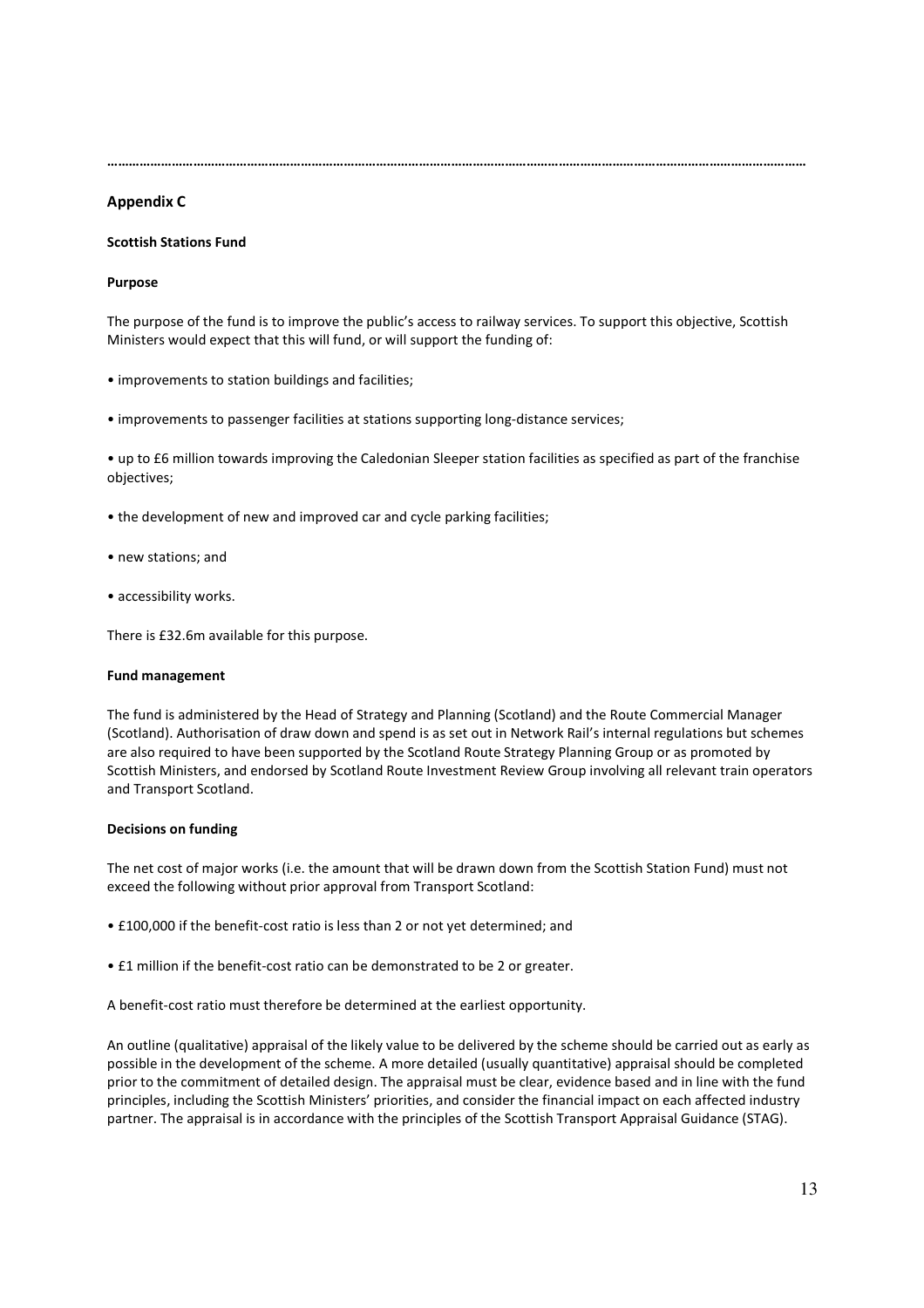The proposal associated with the Caledonian Sleeper franchise objectives will be assessed as part of the evaluation process of the franchise bids. Transport Scotland will advise the works to be funded to support the Caledonian Sleeper franchise up to a maximum value of £6 million.

Role of the Office of Rail Regulation

The Office of Rail Regulation (ORR) does not intend to scrutinise all individual proposals for investment. However, they will review efficiency at a high level over the whole fund and in detail for a sample of schemes. As the ORR's acceptance criteria include efficient delivery, the efficiency rigour that is applied to the activity to which these funds relate should be consistent with the ORR's final determination for CP5.

#### Fund proposals

It is expected that the schemes will involve enhancements linked to renewals, improvements to existing stations and proposals for new stations. The promoter should identify funding partners, as proposals that are part-funded by third parties are likely to result in the greatest return. Stand-alone enhancement schemes are also possible.

For new stations it is expected that promoters will follow the Scottish Transport Appraisal Guidance (STAG) process. In addition promoters should consult Network Rail's Investment in Stations document prior to requesting investment from this fund.

There are a number of schemes which may be delivered with the assistance of this fund and are listed below. They include, amongst others:

- Kintore new station;
- Dalcross new station;
- Robroyston new station;
- Greenock Central car park extension; and
- North Berwick platform extension.

These schemes are indicative and this list will be updated as we confirm the schemes that will draw down on the fund.

………………………………………………………………………………………………………………………………………………………………………......

#### Appendix D

Network Rail Enhancements Delivery Plan

#### Aberdeen to Inverness Improvements Phase 1

#### Key outputs

This project will provide infrastructure to permit trains to call at potential new stations at Kintore and Dalcross without extending average journey times and permit more frequent commuter services to Aberdeen and Inverness while contributing towards the Scottish Government's longer tem aspirations for the route.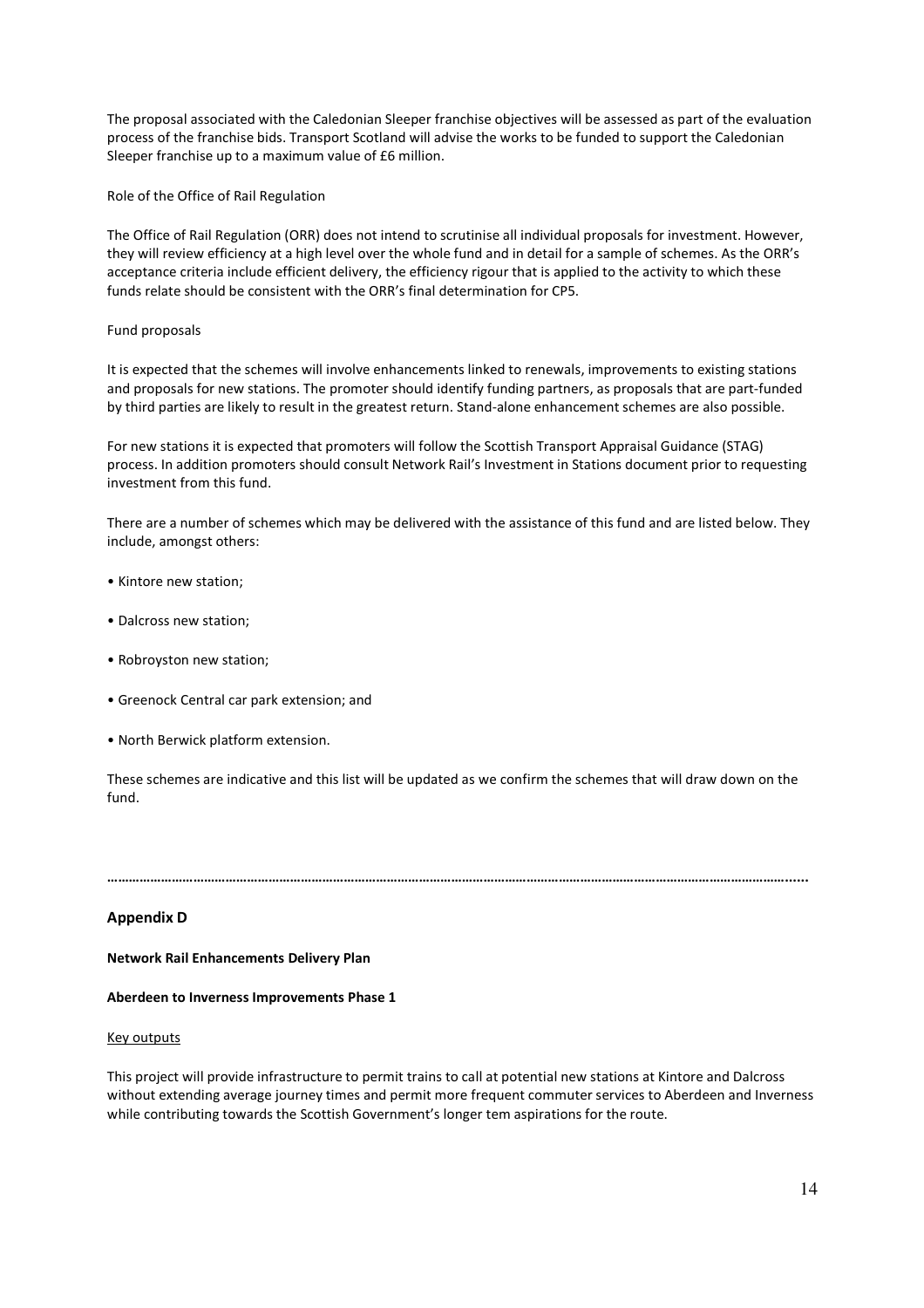Make progress during CP5 towards a longer term requirement to:

• provide an hourly service between Aberdeen and Inverness;

• provide a half hourly service (other than after the evening peak) between Inverness and Elgin, including infrastructure to facilitate a new station at Dalcross;

• provide a half hourly service (other than after the evening peak) between Inverurie and Aberdeen, including infrastructure to facilitate a new station at Kintore;

• enable journey time improvements to provide average end to end journey time of around 2 hours, calling at all stations; and

• retain freight capacity.

During CP5, the HLOS requires that the infrastructure is provided to facilitate construction of and provision of services at new stations at Dalcross and Kintore (subject to station promoter funding contributions), as well as introduction of more frequent commuter services on the Inverness - Elgin and Aberdeen – Inverurie sections of the route and progress towards the longer term journey time aim.

#### CP5 output driver

The principal driver for the project is the Scottish Government's Strategic Transport Projects Review (STPR). The STPR defines the most appropriate strategic investments in Scotland's national transport network from 2012 to support the Scottish Government's purpose of promoting sustainable economic growth through planning the next 20 years of transport investment for Scotland's rail and trunk road networks.

This project is specified in the STPR (Project 19) with the stated aim of reducing journey times and increasing service frequency on the route.

#### Scope of works

The extent of scope to be delivered in CP5 has now been agreed and this will be as follows:

- Infrastructure to provide a new single platform station at Dalcross
- New station at Forres on straight alignment
- Extending existing Forres loop westwards to include new station location on the straight alignment
- Removal of signalling token exchange arrangements at Forres
- Signalling enhancements at Elgin to provide bi di on Platform 2 plus signalled access to/from the goods sidings

• Reinstatement of double track between Inverurie and Aberdeen (subject to extent of redoubling practicable through tunnels between Kittybrewster and Aberdeen station)

- Infrastructure to provide a new twin platform station at Kintore
- Line speed improvements between Inverurie and Aberdeen
- Platform extensions at Elgin and Insch to accommodate 6 car trains.